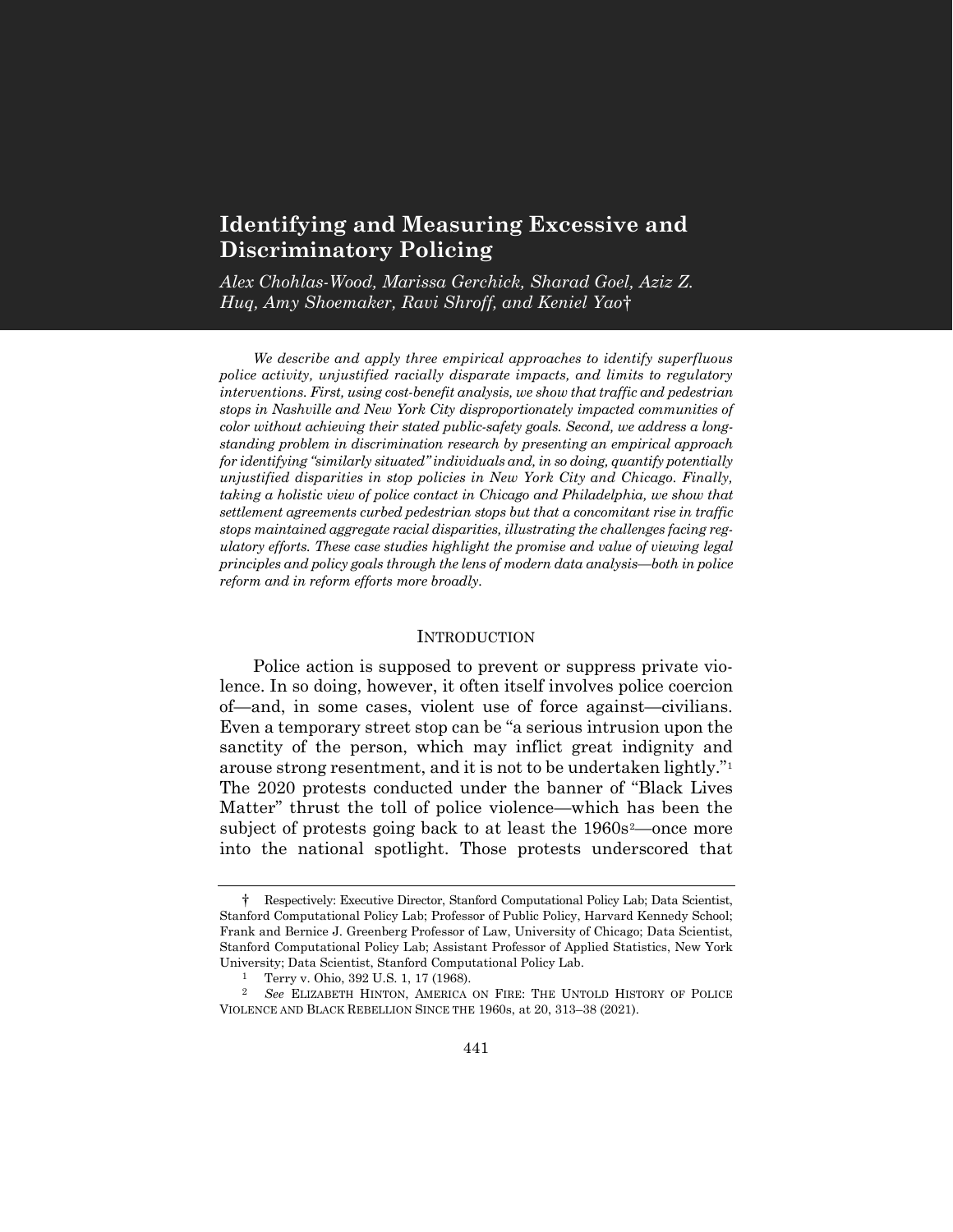coercive policing tactics are not evenly distributed across different racial and ethnic groups. Minority racial status, poverty, and exposure to both violent crime and coercive policing are all tightly correlated—not just in Chicago but also in many other cities.[3](#page-1-0) As a result, the costs of coercive policing fall heaviest on the minority communities that are already exposed to the highest rates of crime.[4](#page-1-1)

Chicago's experience with conjoined criminal violence, aggressive policing, and racial stratification has parallels in many other jurisdictions.[5](#page-1-2) Nationally, there are pervasive racial disparities in the frequency at which officers kill civilians, the most serious form of police violence.[6](#page-1-3) Other involuntary encounters with police are also unevenly dispersed.[7](#page-1-4) Even if police coercion fell evenly on all racial groups, its costs would not necessarily be felt equally. Among racial minorities, and Black individuals in particular, involuntary police contact is associated with "stigma," "trauma," "anxiety," and "depressive symptoms."[8](#page-1-5) Negative contact with police also reduces the willingness of individual minority citizens to later proactively seek police aid.[9](#page-1-6) Communities that

<span id="page-1-4"></span>7 On the uneven distribution of negative police encounters across race groups, see J.E. DeVylder, H.Y. Oh, B. Nam, T.L. Sharpe, M. Lehmann & B.G. Link, *Prevalence, Demographic Variation and Psychological Correlates of Exposure to Police Victimisation in Four US Cities*, 26 EPIDEMIOLOGY & PSYCHIATRIC SCIS. 466, 473–74 (2017); and Emma Pierson et al., *A Large-Scale Analysis of Racial Disparities in Police Stops Across the United States*, 4 NATURE HUM. BEHAV. 736, 737–39 (2020).

<span id="page-1-5"></span>8 Amanda Geller, Jeffrey Fagan, Tom Tyler & Bruce G. Link, *Aggressive Policing and the Mental Health of Young Urban Men*, 104 AM. J. PUB. HEALTH 2321, 2321, 2323 (2014); *see also* Abigail A. Sewell & Kevin A. Jefferson, *Collateral Damage: The Health Effects of Invasive Police Encounters in New York City*, 93 J. URB. HEALTH S42, S48–S49 (Supp. 1 2016) (identifying correlations between police contact and indexes of poor physical health).

<span id="page-1-0"></span><sup>3</sup> *See generally* John Rappaport & Aziz Z. Huq, *Symposium Introduction: This Violent City? Urban Violence in Chicago and Beyond*, 89 U. CHI. L. REV. 303 (2022).

<sup>4</sup> *See id.* at 307–08.

<span id="page-1-2"></span><span id="page-1-1"></span><sup>5</sup> For a careful study of the same dynamics in Milwaukee, see generally Jenna M. Loyd & Anne Bonds, *Where Do Black Lives Matter? Race, Stigma, and Place in Milwaukee, Wisconsin*, 66 SOCIO. REV. 898 (2018).

<span id="page-1-3"></span><sup>6</sup> For recent studies, see, for example, Frank Edwards, Hedwig Lee & Michael Esposito, *Risk of Being Killed by Police Use of Force in the United States by Age, Race– Ethnicity, and Sex*, 116 PROC. NAT'L ACAD. SCIS. 16793, 16793–95 (2019); Cody T. Ross, Bruce Winterhalder & Richard McElreath, *Racial Disparities in Police Use of Deadly Force Against Unarmed Individuals Persist After Appropriately Benchmarking Shooting Data on Violent Crime Rates*, 12 SOC. PSYCH. & PERSONALITY SCI. 323, 324–27 (2021).

<span id="page-1-6"></span><sup>9</sup> The key pathbreaking studies on this score were Patrick J. Carr, Laura Napolitano & Jessica Keating, *We Never Call the Cops and Here Is Why: A Qualitative Examination of Legal Cynicism in Three Philadelphia Neighborhoods*, 45 CRIMINOLOGY 445, 457–60 (2007); and Rod K. Brunson, *"Police Don't Like Black People": African-American Young Men's Accumulated Police Experiences*, 6 CRIMINOLOGY & PUB. POL'Y 71, 71–72 (2007).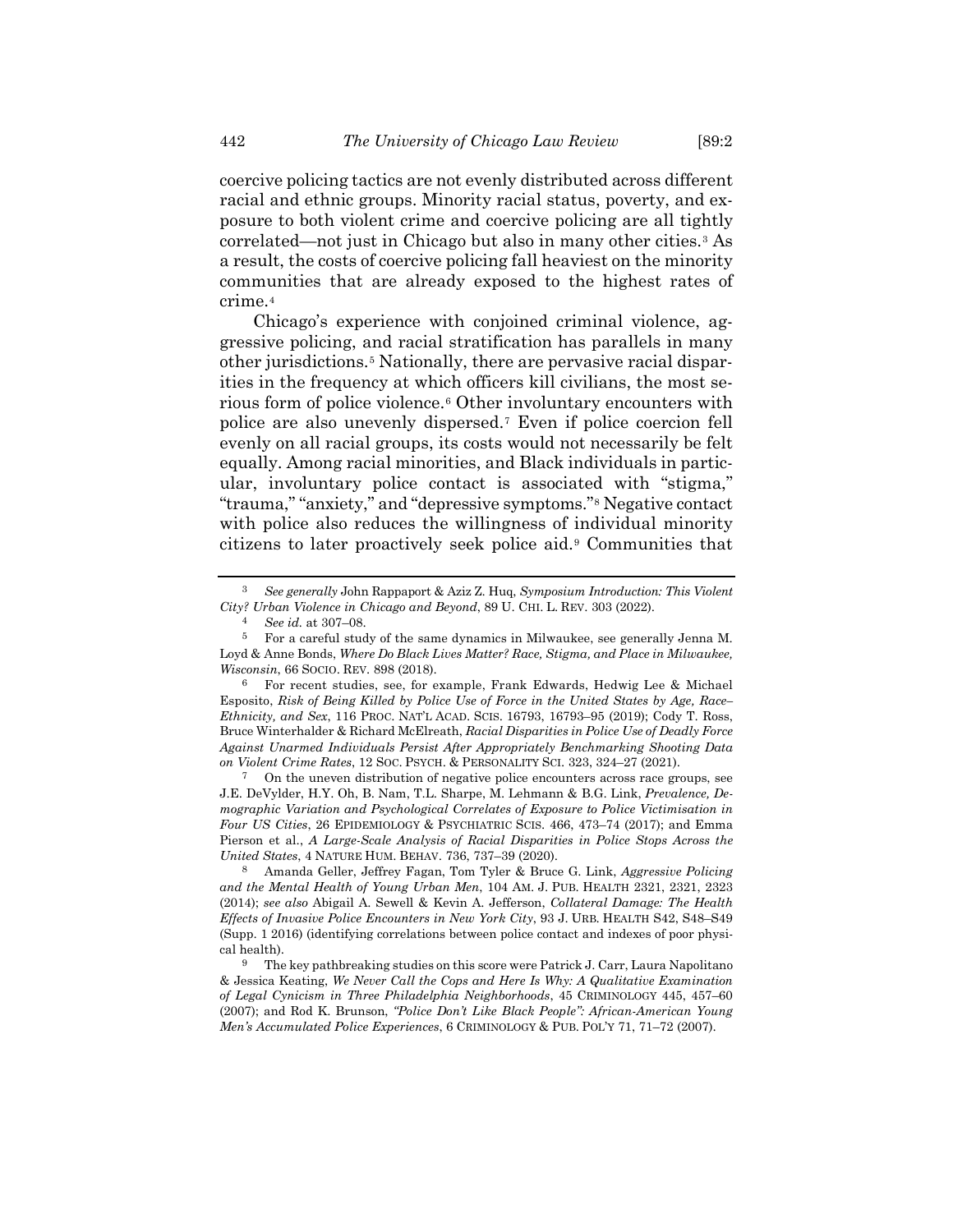experience higher rates of such negative contact in the aggregate are less willing to subsequently seek police aid, which might increase their later exposure to violent crime. Qualitative studies further suggest that "legal estrangement" among "many African Americans and in many disadvantaged neighborhoods" is a distinctive—and unevenly experienced—effect of police coercion.[10](#page-2-0) The human toll for Black communities is further amplified by other background disparities. In Chicago, for example, because medical facilities capable of handling violent trauma are unequally distributed, the ultimate human toll of violence on Black communities is particularly high.[11](#page-2-1) An accounting of the circumstances in which police violence may be justified, therefore, must attend not only to absolute costs and gains in crime control. It must also account for society's distinctive racial structure—and so recognize the effects of racially asymmetrical distributions of aggressive policing and the distinctive effects of police violence upon racial minorities and communities experiencing concentrated, racialized poverty.

As one element of a broader inquiry into the problem of urban violence, we explore in this Essay the idea of "unnecessary police coercion." We focus on different ways in which unnecessary policing tactics can be conceptualized, identified, and (crucially) measured. The term "unnecessary" is an inevitably evaluative one. It must be defined in relation to some baseline of *necessary* police coercion. But, of course, there is no consensus on how to define what counts as necessary. One approach would be to analyze policing in terms of alternate, nonpolicing strategies with the same impact on public safety in the long term but without the coercion-related costs. This analysis might focus on the possibility that investments in civil society generate reductions in crime on par with (or greater than) policing.[12](#page-2-2) Or, more broadly, it could posit a more robust welfare state as an alternative mechanism of crime control and promote the transfer of resources from the carceral to the

<span id="page-2-0"></span><sup>10</sup> Monica C. Bell, *Police Reform and the Dismantling of Legal Estrangement*, 126 YALE L.J. 2054, 2067, 2072 (2017).

<span id="page-2-1"></span><sup>11</sup> *See* Elizabeth L. Tung, David A. Hampton, Marynia Kolak, Selwyn O. Rogers, Joyce P. Yang & Monica E. Peek, *Race/Ethnicity and Geographic Access to Urban Trauma Care*, JAMA NETWORK OPEN (Mar. 8, 2019), https://perma.cc/FF8Z-M98T.

<span id="page-2-2"></span><sup>12</sup> *See, e.g.*, Patrick Sharkey, Gerard Torrats-Espinosa & Delaram Takyar, *Community and the Crime Decline: The Causal Effect of Local Nonprofits on Violent Crime*, 82 AM. SOCIO. REV. 1214, 1233–34 (2017).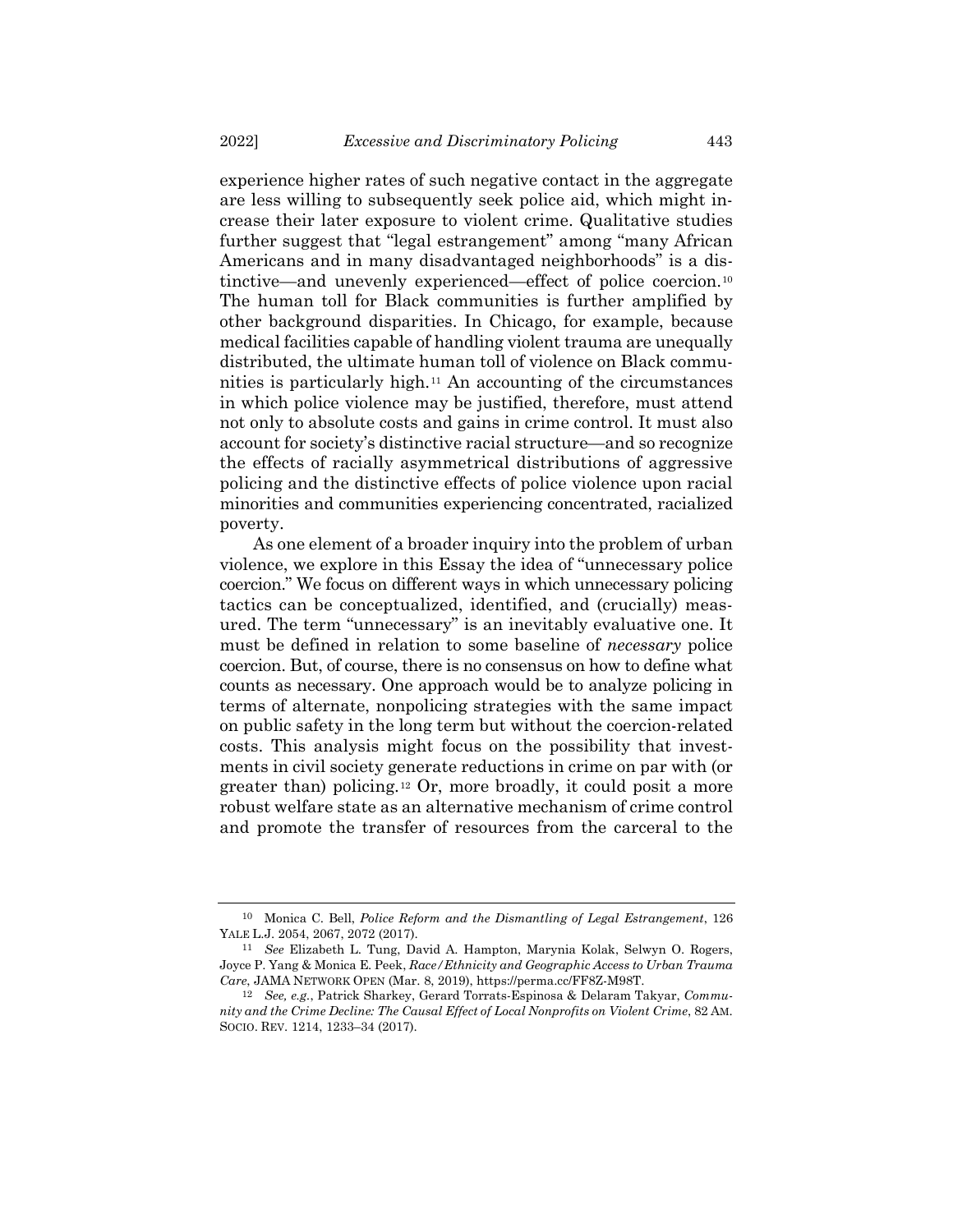supportive welfare state.[13](#page-3-0) In effect, this is one way of glossing recent calls for police abolition.

We take a narrower—albeit complementary—policy-specific tack to the problem of identifying unnecessary police coercion. Policing is not a homogeneous activity. It is rather a bundle of different tactics, actions, and activities. Different strands of this bundle can be untangled and evaluated in relative isolation.[14](#page-3-1) Some elements of policing, including so-called hot spots policing[15](#page-3-2) and stop-and-frisk[,16](#page-3-3) have been studied empirically to clarify their impacts on crime. Our aim is to demonstrate the empirical traction that can be gained through a tactic-specific analysis that singles out unnecessary coercion. Given the racial dynamics of policing, we focus also on forms of policing that are not just unnecessary but discriminatory in the sense that they impose greater costs on racial minorities. Legal reform (as distinct from popular mobilization) can gain traction by identifying especially harmful measures and showing concretely the nature of the harm and the absence of any meaningful offsetting justification. While police reform in practice is often incremental and prone to backsliding or evasion,<sup>[17](#page-3-4)</sup> the specification of particular tactics that do more harm than good is, in our experience, a useful approach to achieving substantial changes in policing practice.

A tactic-specific analysis of necessity nevertheless can be developed in different ways. Here, we draw from the law two evaluative frameworks for the identification of unnecessary policing measures. One is cost-benefit analysis (CBA), which is familiar to legal scholars not least from the context of centralized review of agency action by the Office of Information and Regulatory Affairs (OIRA). The second is the framework for disparate-impact

<span id="page-3-0"></span><sup>13</sup> *See* Julilly Kohler-Hausmann, *Guns and Butter: The Welfare State, the Carceral State, and the Politics of Exclusion in the Postwar United States*, 102 J. AM. HIST. 87, 88, 91 (2015) (discussing the "negative correlation between welfare spending and imprisonment rates" from a historical perspective). This is one lens through which to understand calls to "abolish" police. *See* Allegra M. McLeod, *Envisioning Abolition Democracy*, 132 HARV. L. REV. 1613, 1617–19 (2019).

<span id="page-3-1"></span><sup>&</sup>lt;sup>14</sup> There may also be interactions between different elements of policing strategy; we discuss one way that similar policies can interact in Part IV.

<span id="page-3-2"></span><sup>15</sup> *See generally, e.g.*, Anthony A. Braga & Brenda J. Bond, *Policing Crime and Disorder Hot Spots: A Randomized Controlled Trial*, 46 CRIMINOLOGY 577 (2008).

<span id="page-3-3"></span><sup>16</sup> CHARLES R. EPP, STEVEN MAYNARD-MOODY & DONALD HAIDER-MARKEL, PULLED OVER: HOW POLICE STOPS DEFINE RACE AND CITIZENSHIP 31–33 (2014) (summarizing studies).

<span id="page-3-4"></span><sup>17</sup> *See* Alex S. Vitale, Opinion, *The Answer to Police Violence is Not 'Reform'. It's Defunding. Here's Why*, THE GUARDIAN (May 31, 2020), https://perma.cc/T5W8-3AMX.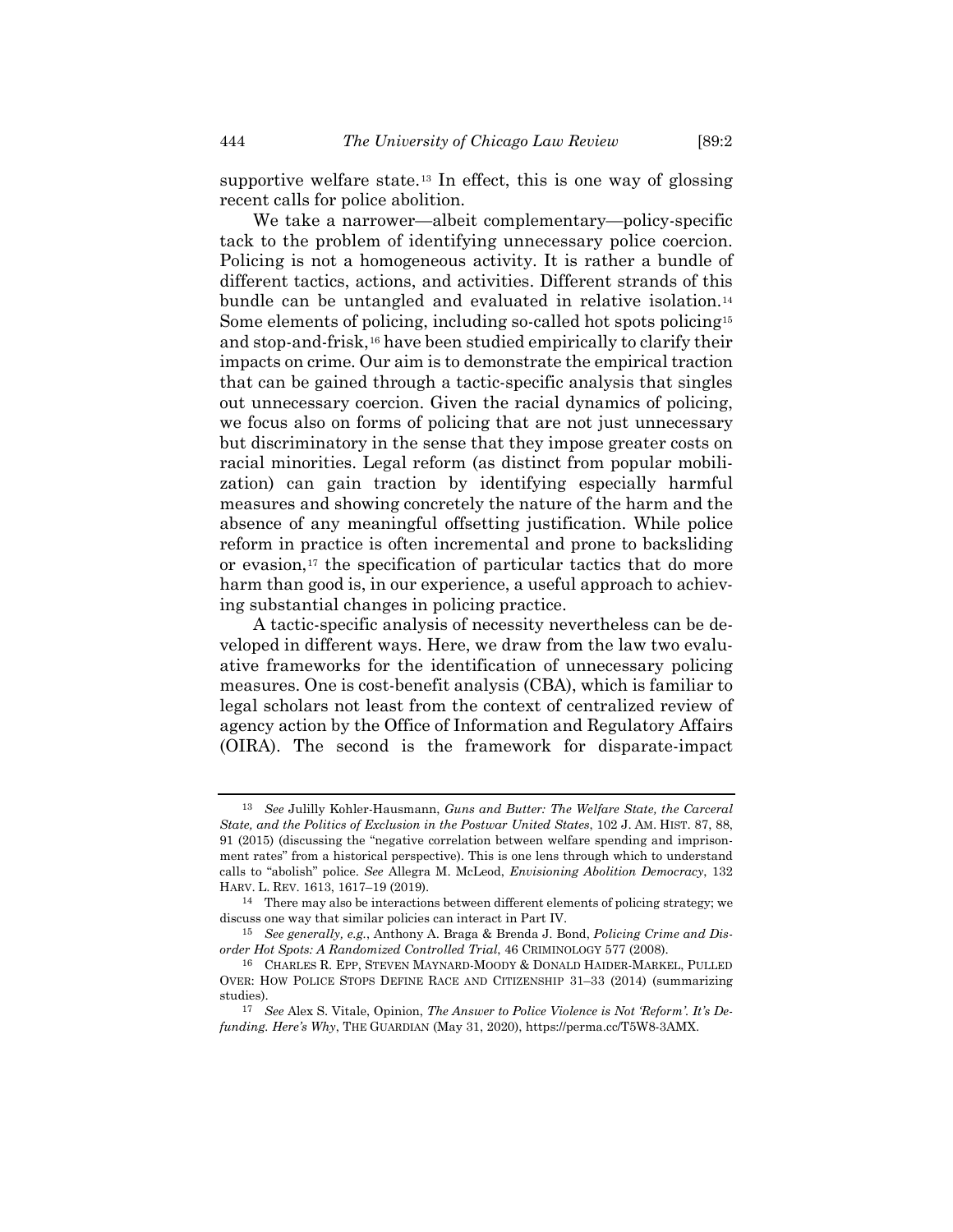analysis developed in employment discrimination and fair housing law. Both of these evaluative frameworks, we show, offer a plausible and tractable lens through which to conceptualize unnecessary policing—in particular, unnecessary policing with discriminatory impacts. Further, we recognize and document the risk of circumvention when reform proceeds on a tactic-by-tactic basis. The ensuing risk of "hydraulic"[18](#page-4-0) displacement is an important consideration in calibrating effective policy responses to unnecessary and aggressive police tactics.

This Essay's core contribution is to introduce three empirical strategies for executing these conceptual frames. We first describe an empirical test of a tactic's efficacy, in which the identification of little or no crime-suppression benefits suggests that the tactic's direct costs to citizens are unnecessary on the very terms defined by local police leadership. Second, to implement disparate-impact analysis, we demonstrate how risk-estimation methods can be employed to identify instances in which the objective grounds for coercion, as defined by the police's own behavior, demonstrate the existence of race-specific excesses of police action.[19](#page-4-1) Finally, we describe two instances where, even when a specific coercive policing tactic was suppressed, one can reasonably conclude that the coercion reappeared through substantially similar policing measures.

Part I outlines our two conceptual frameworks—CBA and disparate-impact analysis. Parts II through IV introduce the relevant empirical tests and demonstrate their utility with case studies from several major U.S. cities, including Nashville, New York, Chicago, and Philadelphia. We conclude by summarizing the potential for further empirical and conceptual research.

### <span id="page-4-3"></span>I. IDENTIFYING UNNECESSARY POLICING TACTICS

Consider first how CBA might apply to policing. Since 1982, any "significant regulatory action" by a federal regulatory agency has been subject to a CBA conducted by OIRA.<sup>[20](#page-4-2)</sup> CBA, in general,

<span id="page-4-0"></span><sup>18</sup> The idea of hydraulic effects in law is associated with Samuel Issacharoff & Pamela S. Karlan, *The Hydraulics of Campaign Finance Reform*, 77 TEX. L. REV. 1705 (1999).

<span id="page-4-1"></span><sup>19</sup> *See generally, e.g.*, Jongbin Jung, Sam Corbett-Davies, Ravi Shroff & Sharad Goel, *Omitted and Included Variable Bias in Tests for Disparate Impact*, ARXIV (Aug. 30, 2019), https://perma.cc/YS9K-J5TA.

<span id="page-4-2"></span><sup>20</sup> *See* Exec. Order No. 12,291 § 3, 3 C.F.R. 127 (1982), *revoked by* Exec. Order No. 12,866 § 11, 3 C.F.R. 638, 649 (1994), *reprinted as amended in* 5 U.S.C. § 601 app. at 86–91 (2006 & Supp. V 2011).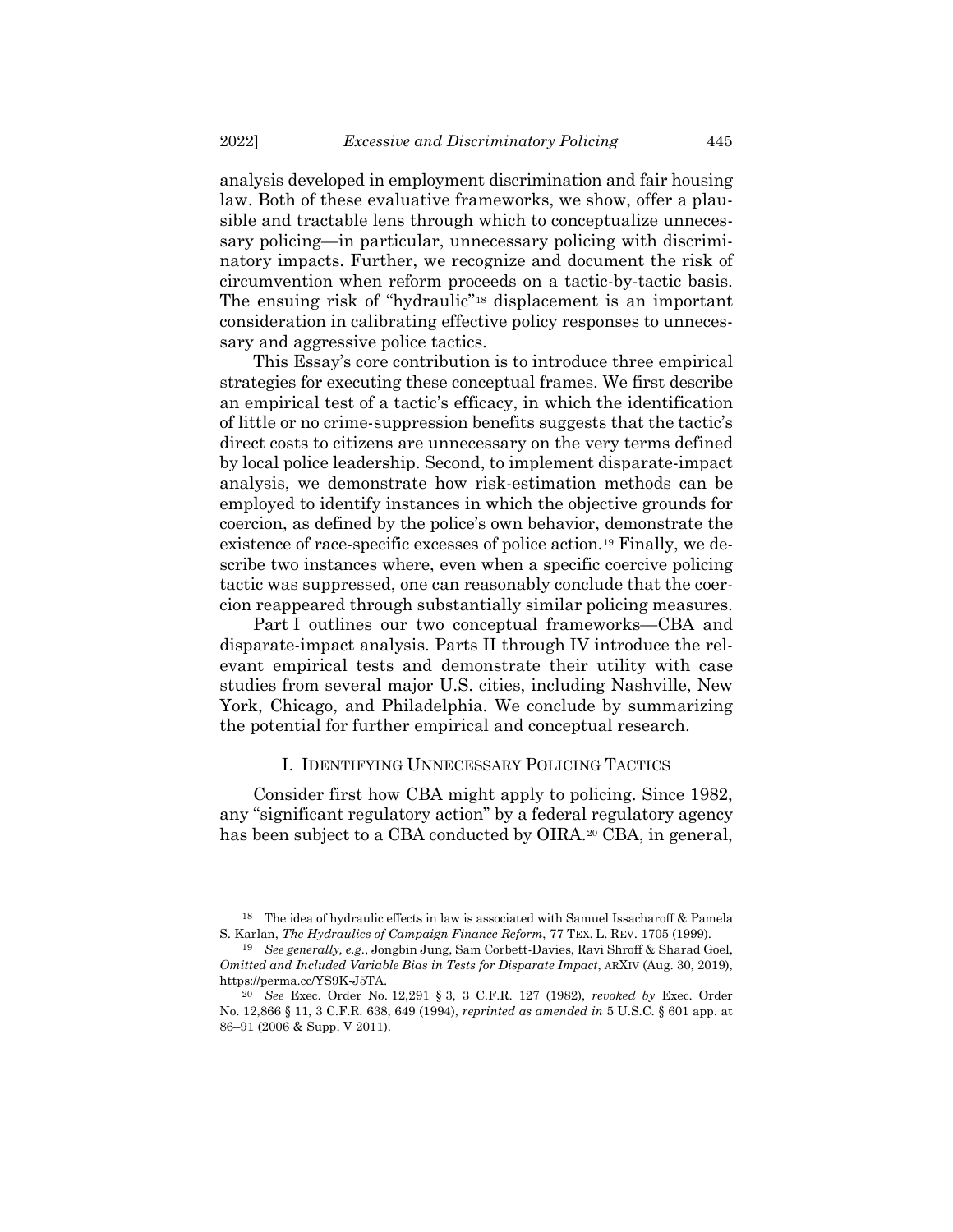can be understood as "a welfarist decision procedure" that evaluates whether

a project increases overall well-being, relative to the status quo, if aggregate welfare in the project world is larger than aggregate welfare in the status quo; or, equivalently, if the welfare gains to those whose [sic] are better off in the project world are larger than the welfare losses to those who are worse off[.21](#page-5-0)

In this guise, it offers a tool for evaluating policy choices but does not itself embody a decisive normative truth. This, of course, is not necessarily how CBA is always implemented, even in information- and expertise-rich environments such as the federal government.[22](#page-5-1) But it is a useful way of understanding CBA's idealized function in relation to public-safety-related policy making.

So conceived, CBA is relatively bound on the range of permissible policing tactics.[23](#page-5-2) How often is that bound violated by the police departments in the United States? It is hard to know. Few policing measures are presently subject to evaluation by CBA.[24](#page-5-3) While there is some effort to evaluate benefits defined in terms of crime suppression, as Professor Rachel Harmon notes, "analysis of the *costs* of criminal justice policy continues to be anemic."[25](#page-5-4) Hence, the frequency with which the benefits of policing measures outweigh their costs is unknown. In a recent article, Professor Barry Friedman and Elizabeth Jánszky argue for broad application of CBA as a "natural corrective"[26](#page-5-5) to the absence of "any sense

<span id="page-5-0"></span><sup>21</sup> Matthew D. Adler & Eric A. Posner, *Rethinking Cost-Benefit Analysis*, 109 YALE L.J. 165, 194, 196 (1999) (emphasis omitted).

<span id="page-5-1"></span><sup>22</sup> *See, e.g.*, Daniel A. Farber, *Regulatory Review in Anti-regulatory Times*, 94 CHI.- KENT L. REV. 383, 400 (2019) (describing how President Donald Trump's "new restrictions on agency rulemaking . . . have the potential to transform the regulatory process").

<span id="page-5-2"></span><sup>23</sup> We can think of few if any instances in which a net-negative policing strategy in welfarist terms should be adopted. Some may conclude that distributive concerns can justify policies that detract from rather than add to welfare (especially when welfare is considered without accounting for diminishing marginal effects). We think, however, that few policing tactics fall into this category.

<span id="page-5-3"></span><sup>24</sup> *See, e.g.*, Anthony A. Braga, William H. Sousa, James R. Coldren, Jr. & Denise Rodriguez, *The Effects of Body-Worn Cameras on Police Activity and Police-Citizen Encounters: A Randomized Controlled Trial*, 108 J. CRIM. L. & CRIMINOLOGY 511, 513 (2018) (noting how little scientific evidence there is on the effects of police technology).

<span id="page-5-4"></span><sup>25</sup> Rachel A. Harmon, *Federal Programs and the Real Costs of Policing*, 90 N.Y.U. L. REV. 870, 895 (2015) (emphasis in original).

<span id="page-5-5"></span><sup>26</sup> Barry Friedman & Elizabeth G. Jánszky, *Policing's Information Problem*, 99 TEX. L. REV. 1, 46 (2020) (quoting Cass R. Sunstein, *Cognition and Cost-Benefit Analysis* 10 (Univ. of Chi. L. Sch. Coase-Sandor Inst. for L. & Econ., Working Paper No. 85, 1999)).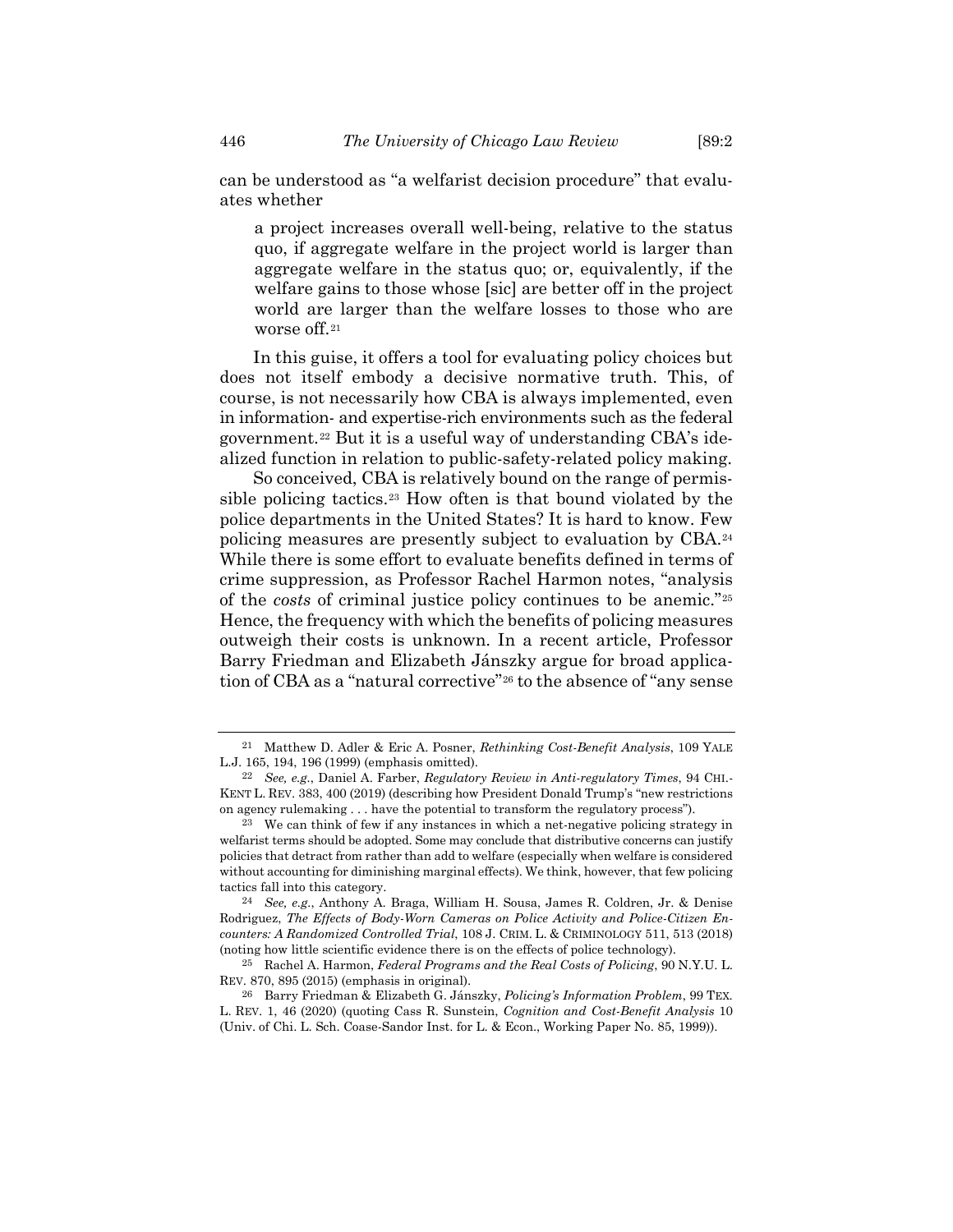of whether a particular policing tactic, strategy, or technology is worth the cost."[27](#page-6-0) However, beyond the statement that CBA should account for "the full range of costs and benefits,"[28](#page-6-1) Friedman and Jánszky provide little by way of specifics about what such an analysis would entail.

Given the absence of systemic efforts to collect data on the physical, dignitary, and social costs of policing[,29](#page-6-2) it is difficult to see how full-blown CBA can be effectively implemented across the board. A more limited version of CBA in the absence of acrossthe-board data about policing costs might nevertheless get off the ground by identifying coercive tactics of little or no benefit in terms of crime suppression. Such tactics are unlikely to pass muster on the aggregative, welfarist terms of CBA, so they can safely be classed as unnecessary. That benchmark for necessity, however, would be underinclusive. It would not include policing tactics that have some small (or even large) benefits where those benefits did not exceed the associated costs.

CBA, applied in the policing context, might also be used as a way to identify practices with discriminatory effects. Many policing practices touted as having crime-fighting benefits are concentrated in high-crime neighborhoods.[30](#page-6-3) As a result of past and present discrimination and neglect by private and public actors—in Chicago no less than in other U.S. cities—these are often communities of color.[31](#page-6-4) Where a policy shows little or no public-safety benefit and its costs are borne disproportionately by communities of color, that policy can be ranked as both unnecessary and a vector of structural discrimination. We explain here how such policies can be identified.

A second, related theory of unnecessary policing draws on the idea of disparate-impact liability developed first in the federal employment-discrimination context and then exported to fair housing and other policy domains. In 1971, the Supreme Court read the liability provision of Title VII of the Civil Rights Act of

<sup>27</sup> *Id.* at 3.

<sup>28</sup> *Id.* at 49.

<span id="page-6-2"></span><span id="page-6-1"></span><span id="page-6-0"></span><sup>29</sup> For an example of such an effort, see Aziz Z. Huq, *The Consequences of Disparate Policing: Evaluating Stop and Frisk as a Modality of Urban Policing*, 101 MINN. L. REV. 2397, 2429–40 (2017) (cataloging various costs of street policing in particular).

<span id="page-6-3"></span><sup>30</sup> *See, e.g.*, David Weisburd, Alese Wooditch, Sarit Weisburd & Sue-Ming Yang, *Do Stop, Question, and Frisk Practices Deter Crime? Evidence at Microunits of Space and Time*, 15 CRIMINOLOGY & PUB. POL. 31, 46 (2016).

<span id="page-6-4"></span><sup>31</sup> *See* Michael Friedson & Patrick Sharkey, *Violence and Neighborhood Disadvantage After the Crime Decline*, 660 ANNALS AM. ACAD. POL. & SOC. SCI. 341, 352–54 (2015).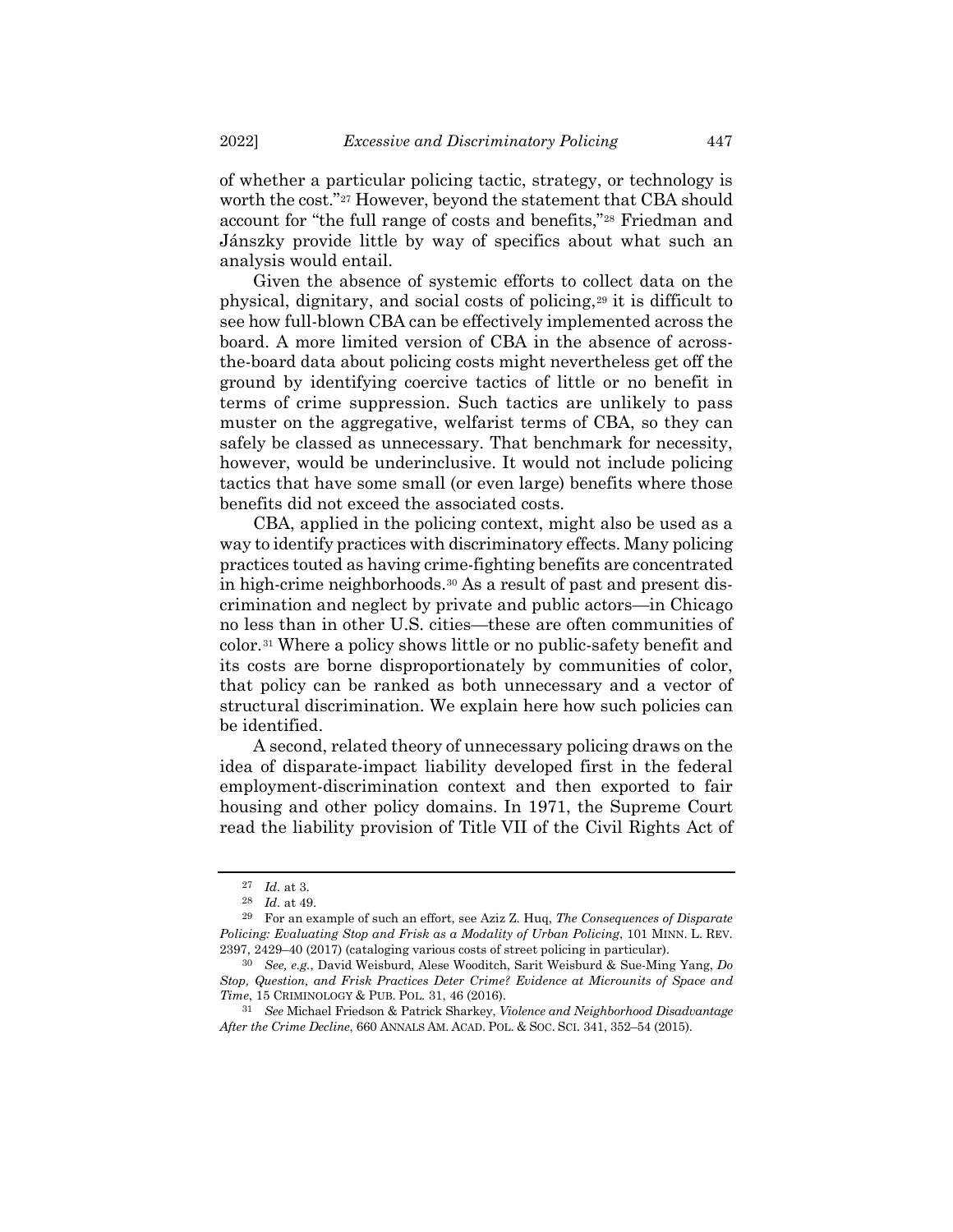1964 to reach cases where a practice has an adverse disparate impact on Black employees.[32](#page-7-0) This theory of liability was subse-quently extended to the Age Discrimination in Employment Act<sup>[33](#page-7-1)</sup> and the Fair Housing Act,[34](#page-7-2) among other statutory contexts. For policing, a disparate-impact standard is available both under federal statutes that regulate local police departments as recip-ients of federal funds<sup>[35](#page-7-3)</sup> and under state statutes in California<sup>[36](#page-7-4)</sup> and Illinois.[37](#page-7-5)

<span id="page-7-7"></span>Across all these contexts, disparate impact has been understood to play one of two functions.[38](#page-7-6) First, it is an instrument for rooting out improperly motivated actions in the absence of direct evidence of illegal intent. Disparate impact, in this guise, reflects the law's frequent presumption that a person's intentions can be inferred from the expected results of their actions. Second, and separately, the disparate-impact theory of discrimination picks out a legal wrong distinct from intentional discrimination. It encompasses actions that have the effect—regardless of intent—of entrenching the subordinate or inferior status of a group that has historically been subject to discrimination, disadvantage, or

<span id="page-7-3"></span>35 Title VI of the Civil Rights Act of 1964 and its implementing regulations apply to police departments that receive federal funds. *See* 42 U.S.C. § 2000d ("No person in the United States shall, on the ground of race, color, or national origin, be excluded from participation in, be denied the benefits of, or be subjected to discrimination under any program or activity receiving Federal financial assistance."); *see also* 28 C.F.R. §§ 42.101–112 (implementing regulations). The Safe Streets Act also prohibits local police action with a racially disparate impact. *See* 42 U.S.C. § 10228(c)(1):

No person in any State shall on the ground of race, color, religion, national origin, or sex be excluded from participation in, be denied the benefits of, or be subjected to discrimination under or denied employment in connection with any programs or activity funded in whole or in part with funds made available under this chapter.

*See also* 28 C.F.R. § 42.203 (implementing regulations).

<sup>32</sup> *See* Griggs v. Duke Power Co., 401 U.S. 424, 429–36 (1971).

<sup>33</sup> 29 U.S.C. §§ 621–634; *see also* Smith v. City of Jackson, 544 U.S. 228, 240 (2005).

<span id="page-7-2"></span><span id="page-7-1"></span><span id="page-7-0"></span><sup>34</sup> 42 U.S.C. §§ 3601–3619, 3631; *see also* Tex. Dep't of Hous. & Cmty. Affs. v. Inclusive Cmtys. Project, Inc., 576 U.S. 519, 545–46 (2015); Reva B. Siegel, *The Constitutionalization of Disparate Impact—Court-Centered and Popular Pathways: A Comment on Owen Fiss's Brennan Lecture*, 106 CALIF. L. REV. 2001, 2011 (2018) ("Congress has incorporated effects standards and accommodation requirements into a large body of civil rights legislation governing discrimination on the basis of sex, disability, and religion, as well as race.").

<span id="page-7-4"></span><sup>36</sup> *See* CAL. GOV'T CODE § 11135(a) (West 2017); CAL. CODE REGS. tit. 2, § 11154(c), (i) (2021).

<sup>37</sup> *See* 740 ILL. COMP. STAT. 23/5(a)(1) (2021).

<span id="page-7-6"></span><span id="page-7-5"></span><sup>38</sup> *See* Richard A. Primus, *Equal Protection and Disparate Impact: Round Three*, 117 HARV. L. REV. 493, 522–24 (2003); *see also* Owen Fiss, *The Accumulation of Disadvantages*, 106 CALIF. L. REV. 1945, 1947 (2018) (explaining how the *Griggs* principle pushes firms to create employment tests that minimize disparate impact on Black people).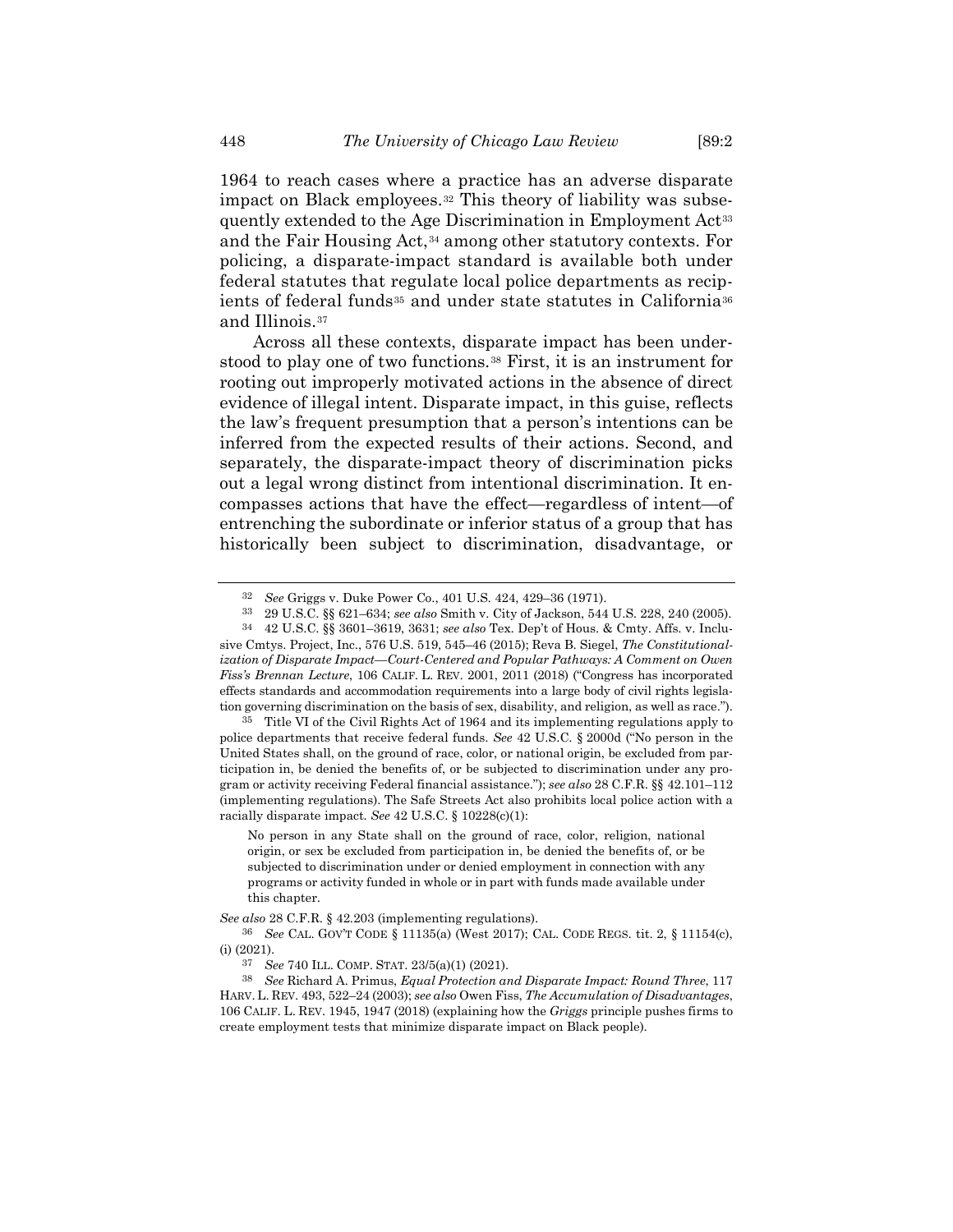deprivation.[39](#page-8-0) This second reason has particular resonance given the historical pedigree of policing as a site where the ideological and material grounds of Black subordination are produced.[40](#page-8-1) The dual functionality of disparate impact means that it can be used both as a test for malign, and hence unlawful, subjective intent i.e., an individual-focused understanding of discrimination<sup>41</sup> and also as a way of identifying practices with structural effects on racial formations. This last concept, to be sure, is a complex one; we briefly address in the margin what we mean by saying this without addressing the many complications and difficulties entailed.[42](#page-8-3)

In the employment-litigation context, disparate impact is implemented through a three-part burden-shifting test.[43](#page-8-4) First, a plaintiff shows that a specific practice denies employment opportunities to the protected group. Second, a defendant can point to a business-related justification for the practice. Finally, the plaintiff can identify an alternative that advances the defendant's goals with a reduced racially disparate impact.[44](#page-8-5)

<span id="page-8-5"></span><span id="page-8-4"></span>44 The framework applied to disparate-impact claims under the Fair Housing Act uses the terms "substantial, legitimate, nondiscriminatory interests" and requires a showing that "substantial, legitimate, nondiscriminatory interests supporting the challenged

<sup>39</sup> *See* Washington v. Davis, 426 U.S. 229, 239, 247 (1976).

<span id="page-8-1"></span><span id="page-8-0"></span><sup>40</sup> A superlative study is KHALIL GIBRAN MUHAMMAD, THE CONDEMNATION OF BLACKNESS: RACE, CRIME, AND THE MAKING OF MODERN URBAN AMERICA (2010).

<span id="page-8-2"></span><sup>41</sup> Constitutional and statutory doctrine respecting discrimination is, in fact, unclear about what makes an intent impermissible. *See* Aziz Z. Huq, *What Is Discriminatory Intent?*, 103 CORNELL L. REV. 1211, 1240 (2018).

<span id="page-8-3"></span><sup>42</sup> The term "structural racism" is often used in the legal scholarship either without a clear definition or with only a tautological definition. *See, e.g.*, Michael Siegel, *Racial Disparities in Fatal Police Shootings: An Empirical Analysis Informed by Critical Race Theory*, 100 B.U. L. REV. 1069, 1075 (2020) ("[S]tructural racism is not merely the *processes* that have led to disadvantaged conditions for people of color, but the *current conditions* that resulted from structural racism, even if the discriminatory processes occurred in the past." (emphasis in original)). The problem is not limited to law. A recent medical science paper suggests that while structural racism has no single definition, it connotes the view that "racism is not simply the result of private prejudices held by individuals, but is also produced and reproduced by laws, rules, and practices, sanctioned and even implemented by various levels of government, and embedded in the economic system as well as in cultural and societal norms." Zinzi D. Bailey, Justin M. Feldman & Mary T. Bassett, *How Structural Racism Works — Racist Policies as a Root Cause of U.S. Racial Health Inequities*, 384 NEW ENG. J. MED. 768, 768 (2021). Notice that, even here, it is not clear how "racism" is being defined.

We define here structural racism as reaching institutional, legal, and social processes that preserve and transmit forward in time historically durable patterns of disadvantage organized about racial categories. This definition is meant to capture the array of forces that promote and reproduce a perceived or actual correlation between racial identity and social, economic, cultural, or legal disadvantage.

<sup>43</sup> *See* Albemarle Paper Co. v. Moody, 422 U.S. 405, 425 (1975).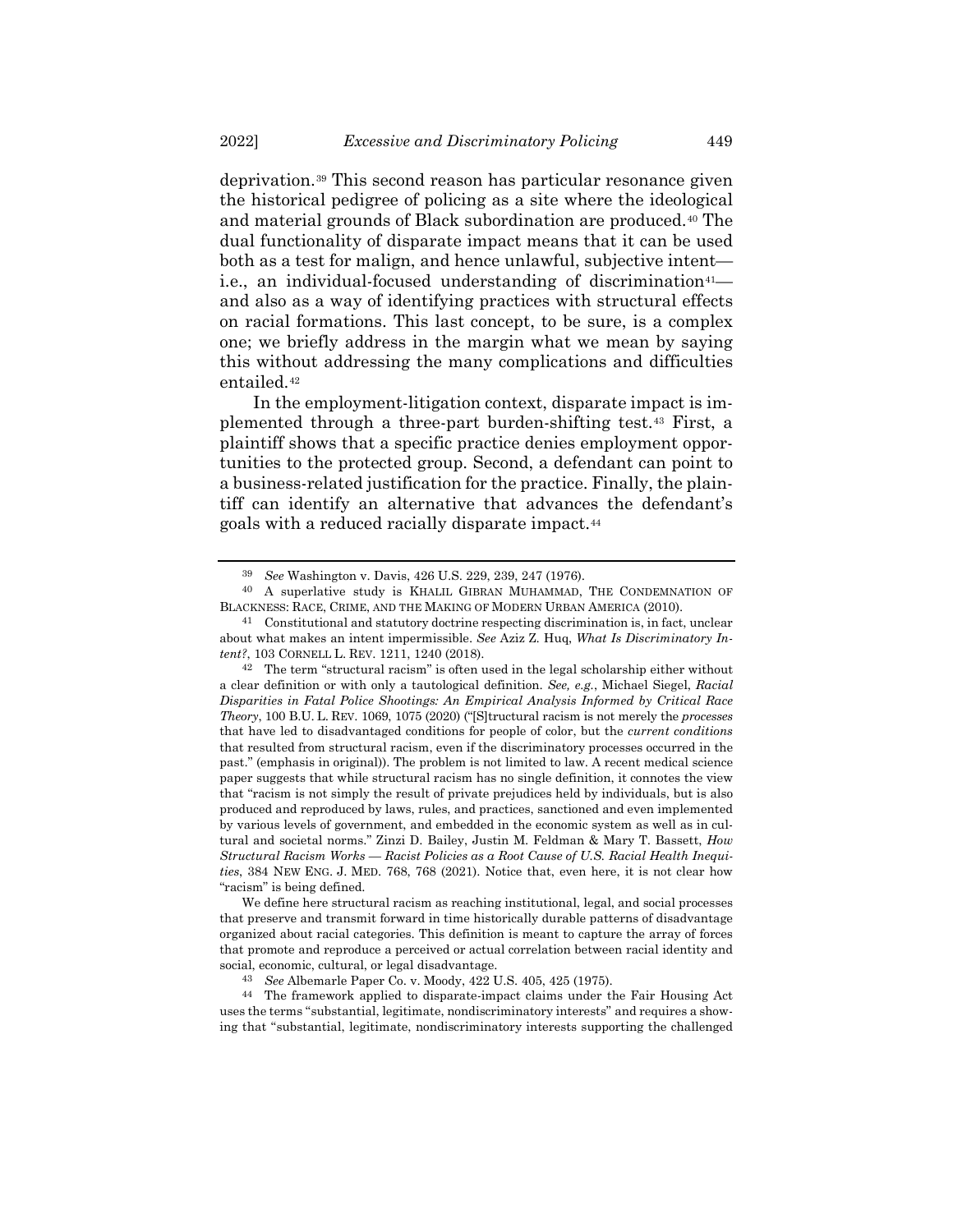This is not a test of instrumental rationality as such. It is instead a way of sorting (assuming sufficient evidence is available on all relevant points) between (1) policies that impose racially asymmetrical burdens in the absence of an approach that is less burdensome *for the protected racial group* and (2) policies that impose racially asymmetrical burdens where there is a less racially burdensome approach for that group. That is, disparate-impact liability should not be understood as a comprehensive mechanism for identifying all "structural" forms of "racial stratification that ha<sup>[ve]</sup> survived the abolition of slavery and the dismantling of Jim Crow."[45](#page-9-0) Like CBA, the standard doctrinal framework for disparate impact is instead best understood as one element of a larger inquiry that flags some (but not all) pathways by which historical patterns of disadvantage are maintained, transmitted forward in time, and perhaps exacerbated.[46](#page-9-1) In other words, disparate impact is a way of isolating some (but not all) measures that are both unnecessary and discriminatory in effect. In this way, disparate-impact analysis is distinct from CBA both in its focus on racial subordination and in its explicit consideration of alternative policies for achieving one's stated goals.

As we shall see, it is not always obvious how to implement the disparate-impact framework in the policing context, just as it is not always clear how CBA can be implemented. In our experience, police departments do not typically define the policy objectives of a specific tactic with sufficient precision to permit an evaluation of benefits. Hence, it is often difficult or impossible to ascertain whether those goals are, in fact, being advanced. At the third step of the burden-shifting test, yet another difficulty in application is created by an absence of information about the marginal effects on racial disparities of shifting from one tactic to another. That is, even in its most straightforward form, disparate impact is akin to CBA in being too empirically demanding for most contemporary policing contexts.

A simple—if yet more incomplete—version of disparate-impact liability might be framed around a comparative analysis: If departments can be observed policing two similarly situated

practice could be served by another practice that has a less discriminatory effect." *Inclusive Cmtys. Project, Inc.*, 576 U.S. at 527 (first quoting 24 C.F.R. § 100.500(c)(2) (2014); and then quoting 24 C.F.R. § 100.500(c)(3) (2014)).

<sup>45</sup> Fiss, *supra* note [38,](#page-7-7) at 1949–50.

<span id="page-9-1"></span><span id="page-9-0"></span><sup>46</sup> *See id.* at 1948–50 (noting the incompleteness of disparate impact as a lens onto structural disadvantage).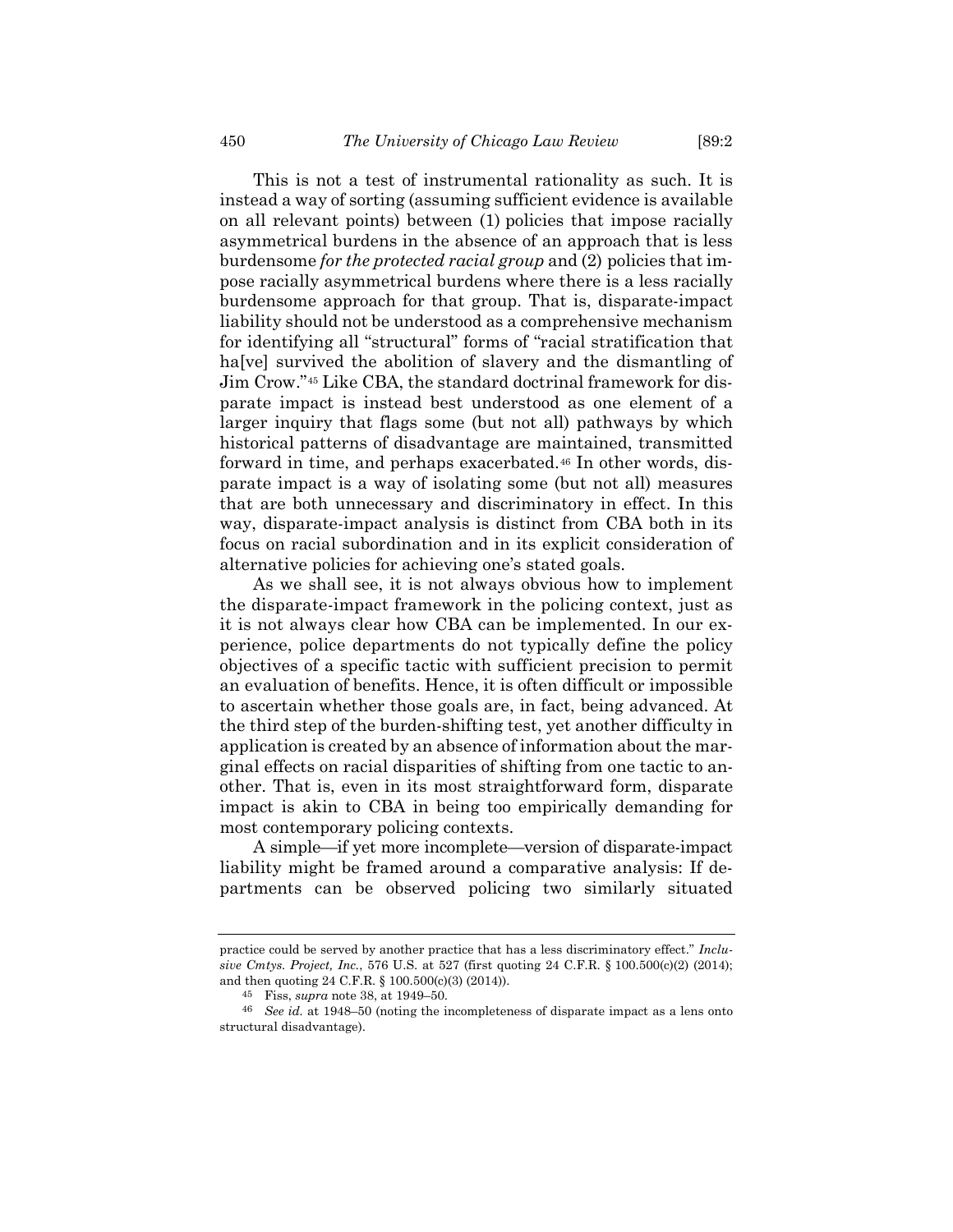populations in terms of crime-related risk and if one of those populations (say, members of a minority) is persistently treated more harshly and with greater amounts of coercion, then it is reasonable to infer that an observed surplus of coercion directed at that population is unjustified and unnecessary. That is, if a policy imposes an excess of costs on racial minorities in relation to a similarly situated white group, it violates the disparate-impact rule. The "similarly situated" phrase here captures both the second and the third steps of the doctrinal burden-shifting test. Any effort to operationalize this approach necessarily turns on the ability to credibly identify similarly situated groups.

In sum, CBA and disparate-impact analysis each provide a distinct lens through which to analyze and evaluate the problem of unnecessary policing. Neither is complete; they each instead capture a slice of what can plausibly be termed unnecessary state coercion. They provide perspectives on a problem that, to date, has otherwise largely escaped empirical scrutiny.

### II. EMPIRICAL TESTS FOR UNNECESSARY POLICING

We now turn to three empirical strategies for identifying unnecessary—or unnecessary and discriminatory—policing. First, by drawing on a CBA framework, we show that a policing practice of stopping hundreds of thousands of people in Nashville and New York each year disproportionately burdened Black individuals and did so without clear gains in public safety. Next, by formalizing a concept of "similarity" between suspects, we show that Black and Hispanic individuals detained under New York's and Chicago's stop-and-frisk programs were frisked more often than comparably risky white individuals. This again highlights an unnecessary cost borne by racial minorities. Finally, by adopting a holistic, system-wide perspective, we show that efforts to curtail Chicago's and Philadelphia's uses of pedestrian stops likely resulted in a displacement of this problematic practice with another, perhaps equally discriminatory, practice. In combination, these three case studies demonstrate how data analysis can isolate policing tactics that are both unnecessary and discriminatory in effect.

When evaluating a law-enforcement policy using CBA, it is necessary to ask whether its benefits justify its social and financial costs. We start by showing how one can identify policing practices with little or no crime-suppression benefits, making them unlikely to pass muster under CBA.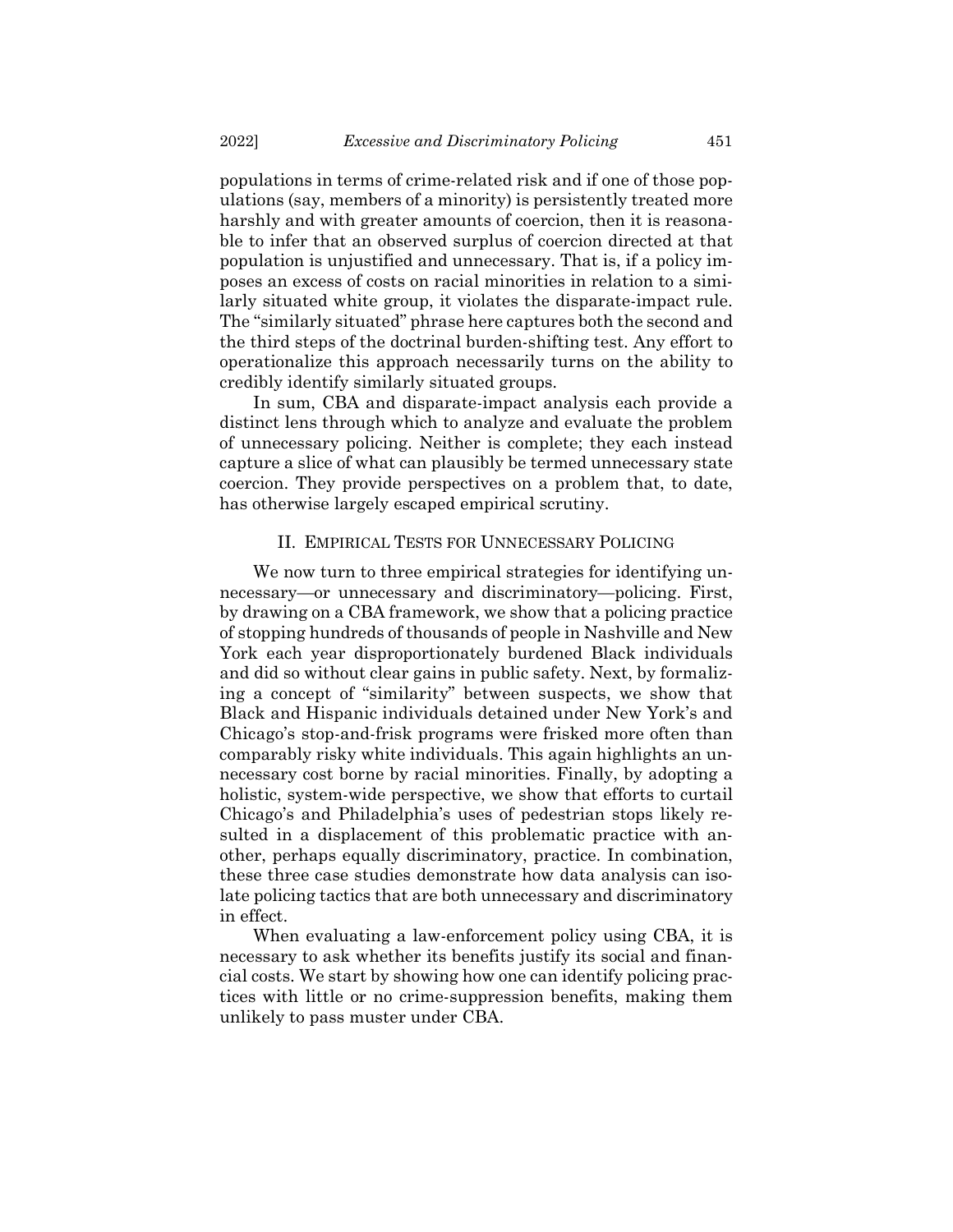### A. Nashville

<span id="page-11-0"></span>In the early 2010s, the Metropolitan Nashville Police Department (MNPD) adopted a policy of pulling over drivers for minor traffic violations.[47](#page-11-1) At the time, MNPD claimed that these stops prevented criminal activity by intercepting individuals driving to and from the scene of a crime, a belief used to justify the department's heavy reliance on this tactic.[48](#page-11-2) In 2012, the MNPD conducted traffic stops up to ten times more frequently per capita than police departments in similar U.S. cities.<sup>[49](#page-11-3)</sup> These stops were strategically concentrated in high-crime Nashville neighborhoods, many of which were majority-Black communities.<sup>[50](#page-11-4)</sup> Partially as a result of this geographic concentration, Black drivers in Nashville were stopped at significantly higher rates than white drivers.<sup>[51](#page-11-5)</sup> These disparities were particularly pronounced for stops involving nonmoving violations, such as broken taillights and expired license plates.[52](#page-11-6) For example, in 2017, Black drivers were stopped 68% more often than white drivers for nonmoving violations.[53](#page-11-7) Higher levels of enforcement in high-crime neighborhoods accounted for some, but not all, of this disparity. After adjusting for these local differences, Black drivers were stopped 37% more often than white drivers.[54](#page-11-8) Black drivers thus bore a disproportionate burden of the costs of this policy.

With these racially disparate burdens in mind, our CBAinformed strategy next considers the policy's potential benefits. The MNPD justified its policy of concentrating stops in highcrime communities by arguing that the widespread use of traffic stops would reduce serious crime, such as burglary.[55](#page-11-9) We evaluate this claim here by drawing on traffic-stop and crime data supplied by the MNPD. For clarity, we focus on the top-line results rather than on the technical details of the analysis.[56](#page-11-10)

<span id="page-11-4"></span><span id="page-11-3"></span><span id="page-11-2"></span><span id="page-11-1"></span><sup>47</sup> For a discussion of MNPD traffic stops during this period, see generally Alex Chohlas-Wood, Sharad Goel, Amy Shoemaker & Ravi Shroff, *An Analysis of the Metropolitan Nashville Police Department's Traffic Stop Practices*, STAN. COMPUTATIONAL POL'Y LAB (2018), https://perma.cc/5332-2ELP.

<sup>48</sup> *See id.* at 6.

<sup>49</sup> *See id.*

<sup>50</sup> *See id.* at 4.

<span id="page-11-6"></span><span id="page-11-5"></span><sup>51</sup> *See id.* at 3–6.

<sup>52</sup> *See* Chohlas-Wood et al., *supra* not[e 47,](#page-11-0) at 2.

<span id="page-11-7"></span><sup>53</sup> *See id.*

<sup>54</sup> *See id.* at 5.

<span id="page-11-9"></span><span id="page-11-8"></span><sup>55</sup> *See id.* at 1, 6.

<span id="page-11-10"></span><sup>56</sup> For those technical details, see *id.* at 3–8.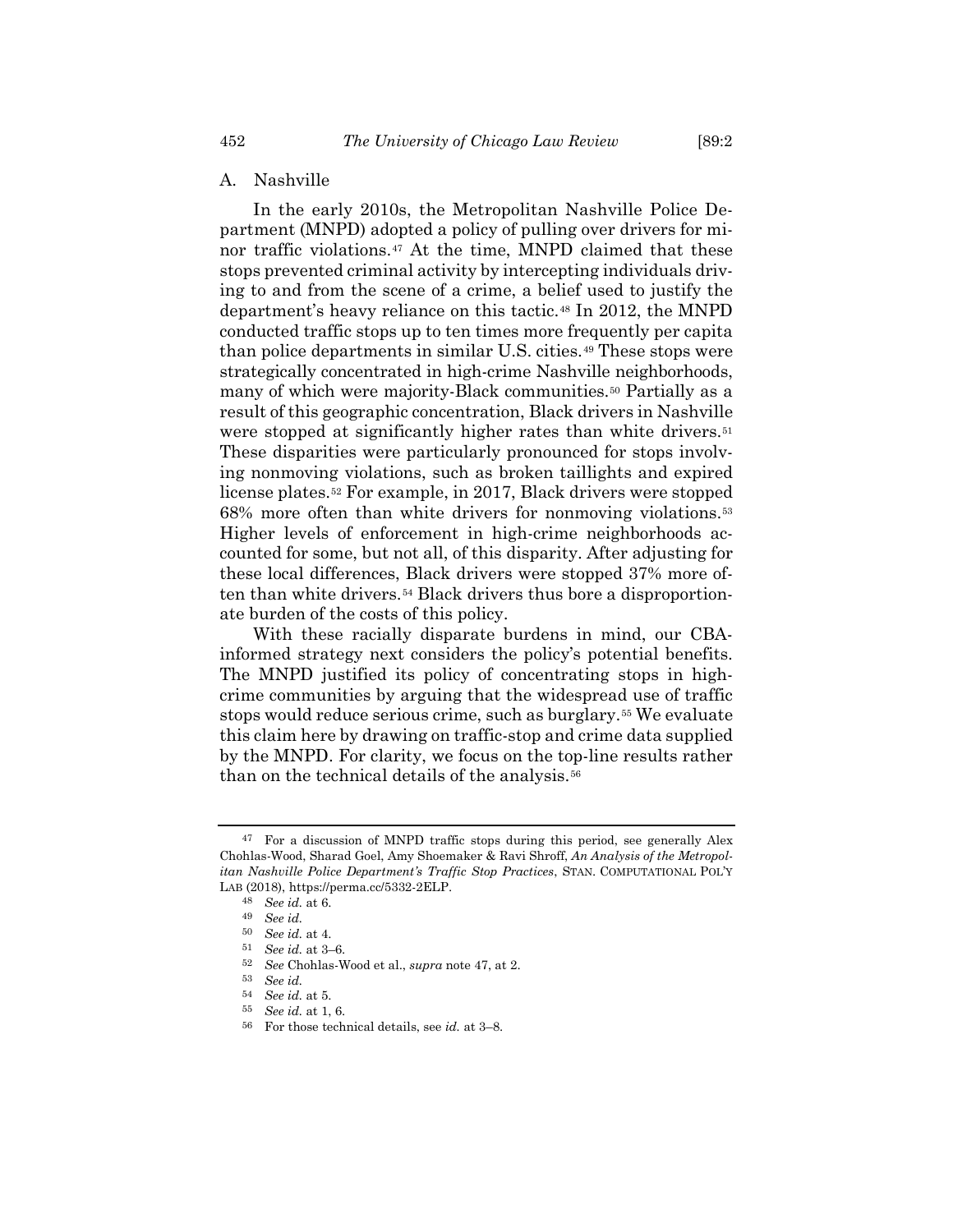We start by examining whether increased use of traffic stops was associated with localized drops in crime within the span of single weeks. In particular, based on the MNPD's stated rationale, we would expect crime to fall below typical levels in locations and time periods where traffic stops surged above typical levels. By the same token, we would expect crime to surge when traffic stops dropped below typical levels.



FIGURE 1: NONMOVING-VIOLATION STOPS VERSUS SERIOUS CRIME IN NASHVILLE

We first examine the relationship between stops and crime graphically in Figure 1. Each point represents a week in a small MNPD geographic unit—known as a "reporting area," or RPA in 2017. The vertical axis represents departures from each RPA's median level of serious crime, defined by what the FBI terms "Part I" crimes, which include homicide, rape, robbery, assault, burglary, and theft.[57](#page-12-0) The horizontal axis indicates each week's departure from the median number of nonmoving-violation stops in that RPA. If stops reduced crime, we would expect to see the dots generally fall along a downward sloping line, corresponding to unusually low levels of crime during periods of unusually high enforcement. Instead, the flat trend line suggests that there was no meaningful local relationship between increased stops and

<span id="page-12-0"></span><sup>57</sup> *See* UNIF. CRIME REPS., *Offense Definitions*, FBI, https://perma.cc/CB2C-B4WK.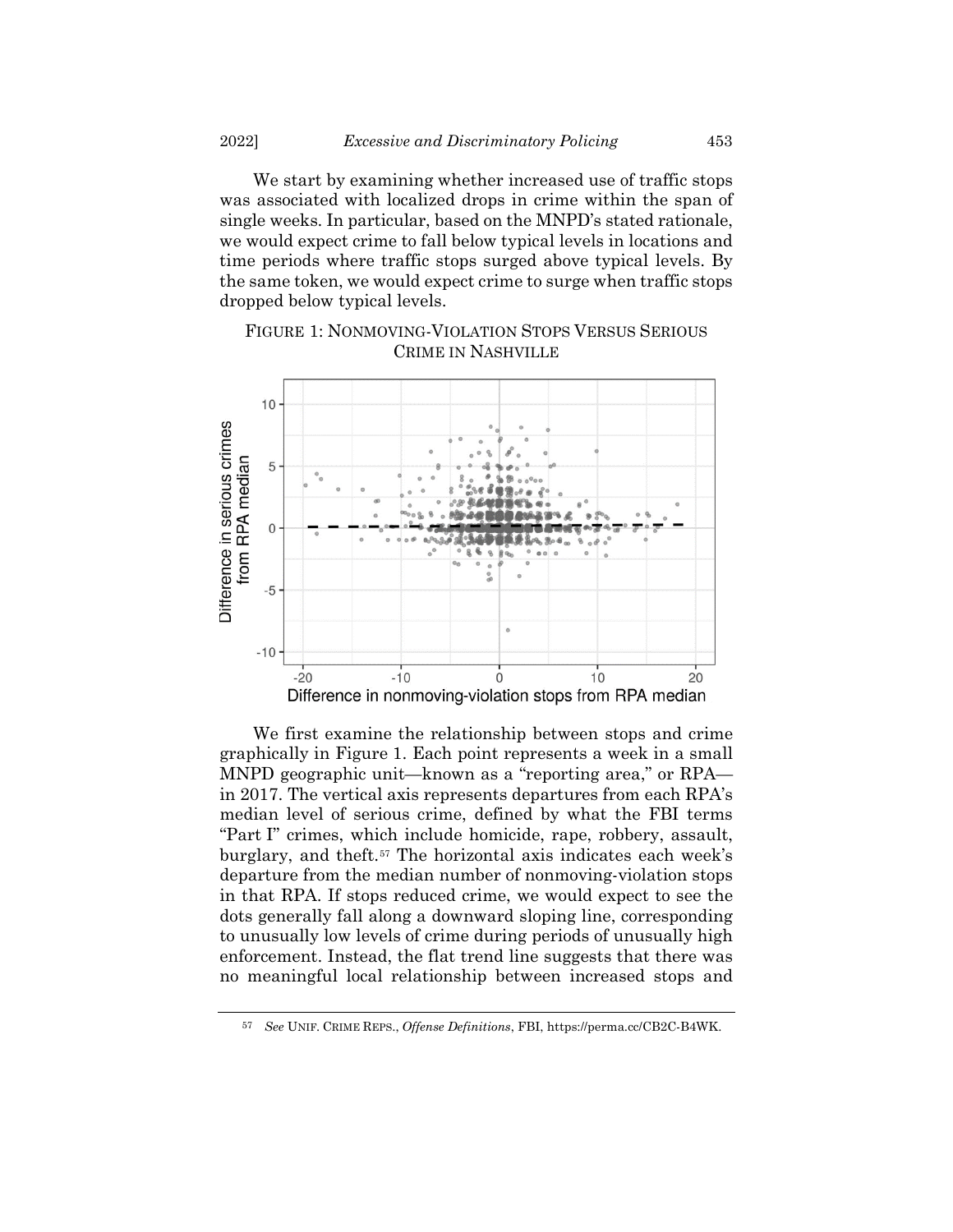crime levels in Nashville in 2017. This is in contrast to what the MNPD had offered as justification for the policy.

In theory, it is still possible that stops do prevent crime, but the observed lack of correlation between the two stems from other factors that mask their relationship. For example, though it would have been practically challenging to do, the MNPD could have deployed stops precisely to avoid local spikes in crime. In other words, it is possible that the MNPD anticipated weeks with higher levels of criminal activity and deployed increased stops to suppress crime rates back to their median levels.

To assess this possibility, we examined the incidence of serious crime in locations and weeks that were comparable along the dimensions that the MNPD might have systemically considered when making deployment decisions but that varied in the actual number of stops made. Every week, the MNPD made deployment decisions for the following week that would go into effect each Sunday. It based these decisions in part on the location-specific crime trends from the previous week using CompStat—a popular system among police departments for tracking and responding to crime. Therefore, we model Sunday-to-Saturday crime level as a function of reported crime in the previous week, the number of deployed stops in the previous week, the specific RPA, and the month in which the week begins (to account for seasonality). After adjusting for these factors, we believe that it is reasonable to consider weekly fluctuations in the number of stops made to be approximately random—facilitating estimates of the causal effect of stops on crime.

Formally, using a Poisson regression that adjusts for the above factors, we find no evidence of a meaningful relationship between stops and serious crime. Specifically, we find that a onestandard-deviation increase above the average number of stops for any given RPA is associated with a 2.5% (95% confidence interval: 1.2%–4.4%) increase in per capita crime for that RPA. This supports the inference that we drew from the pattern observed in Figure 1: it suggests that there is minimal causal connection between nonmoving-violation stops and serious crime.

Our analysis above examined the immediate effects of the MNPD's stop policies, but it is possible that the benefits of traffic stops are only apparent over the course of many years. In Figure 2, we compare annual stop rates—for all vehicle stops as well as the subset of stops for nonmoving violations—to annual crime rates in Nashville between 2011 and 2020. (Data on the number of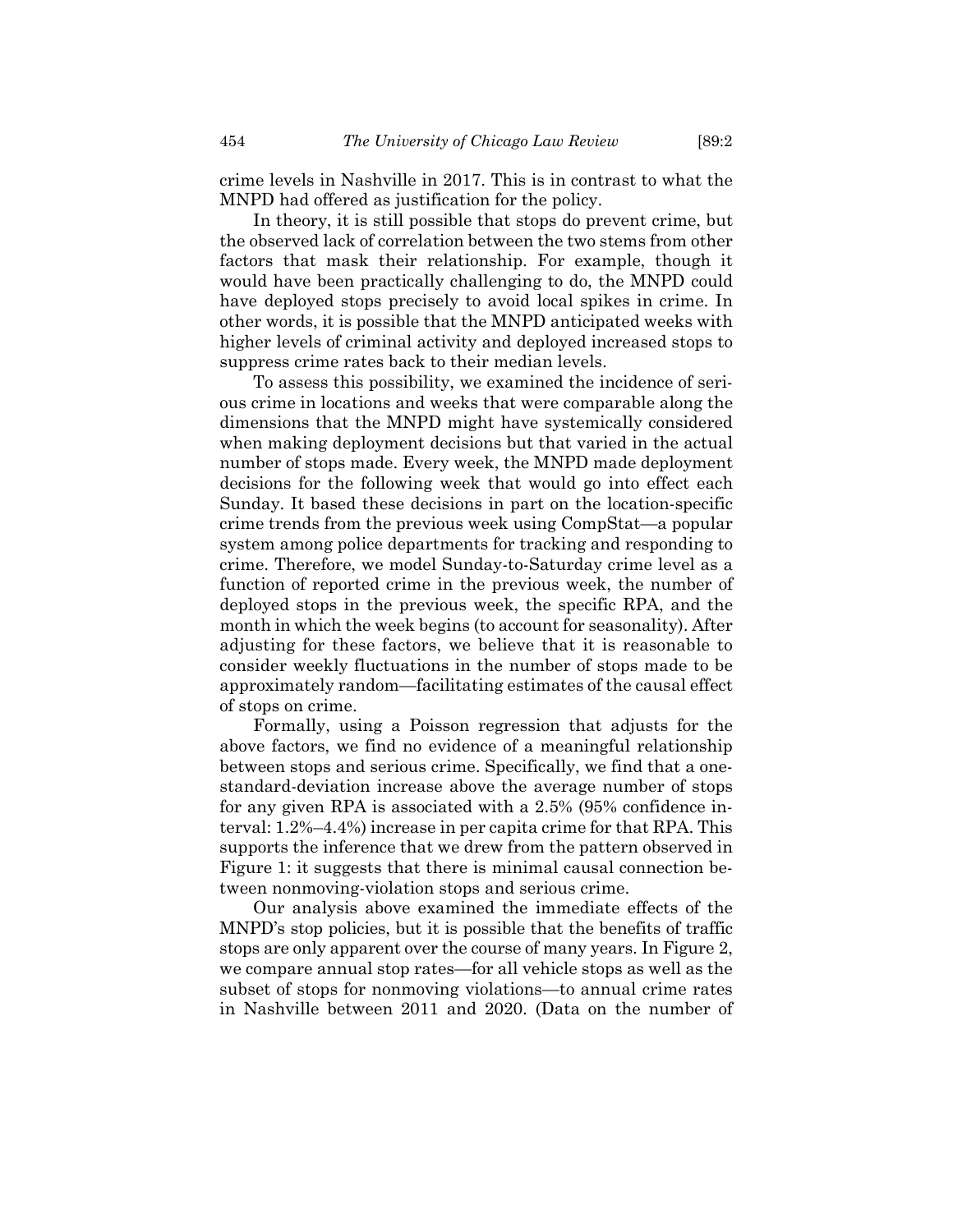stops for nonmoving violations were available only from 2011 to 2017.) If these stop policies were an effective tactic for reducing crime in the long run, we would expect to see that crime rates rose when enforcement of traffic stops was reduced, and vice versa. But even with dramatic changes in stop rates, we see little associated change in crime rates.<sup>[58](#page-14-0)</sup>



FIGURE 2: TRAFFIC STOPS VERSUS SERIOUS CRIME IN NASHVILLE

In aggregate, our results suggest that the MNPD's trafficstop policy had little to no immediate or long-term crime-fighting benefit, even as it disproportionately burdened the city's Black residents. In 2018—in response to the above findings and a sustained years-long campaign from community groups calling on the department to reconsider its policy—the MNPD significantly reduced traffic enforcement.[59](#page-14-1) In 2019, the department reported conducting approximately 56,000 stops, a nearly 80% reduction from 2017 (and a nearly 90% reduction from 2012).<sup>[60](#page-14-2)</sup> The city saw no increase in crime rates, providing further evidence that traffic stops had little crime-fighting benefit.[61](#page-14-3)

<sup>58</sup> *See* Chohlas-Wood et al., *supra* not[e 47,](#page-11-0) at 6.

<span id="page-14-1"></span><span id="page-14-0"></span><sup>59</sup> *See* Samantha Max, *Nashville Police Report Major Drop in Traffic Stops Following Accusations of Racial Bias*, WPLN NEWS (Mar. 25, 2021), https://perma.cc/8ECA-KA7V.

<sup>60</sup> *Id.*

<span id="page-14-3"></span><span id="page-14-2"></span><sup>61</sup> *See Police Data Dashboard: Uniform Crime Reporting Incidents Map*, METRO. GOV'T OF NASHVILLE & DAVIDSON CNTY., https://www.nashville.gov/departments/ police/data-dashboard/ucr-incidents-map.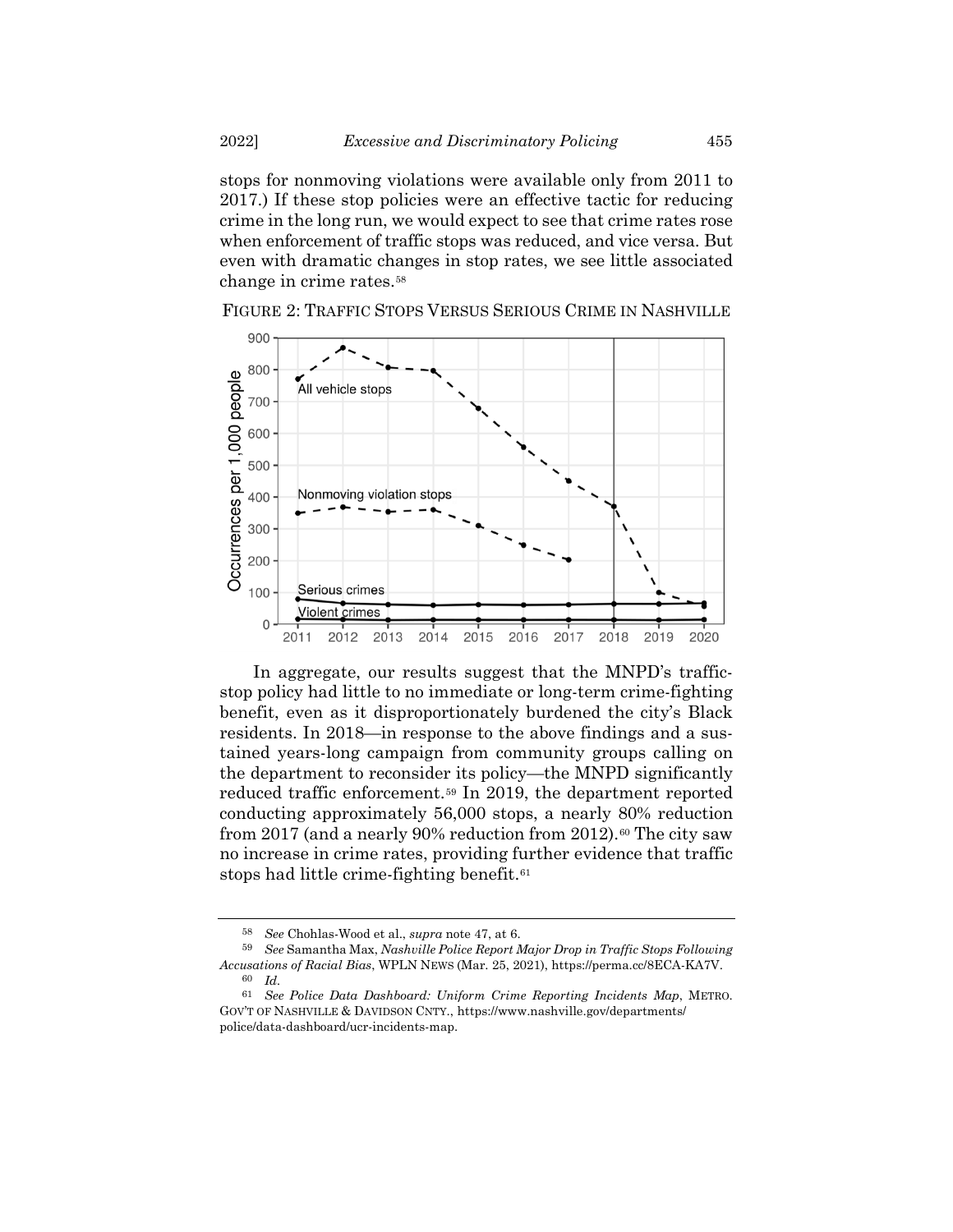# B. New York

<span id="page-15-0"></span>Similar to the MNPD's policy of pulling over vehicles for nonmoving violations, the New York City Police Department (NYPD) had a long-standing policy of stopping and frisking pedestrians for suspicion of criminal activity.[62](#page-15-2) Stop-and-frisk is predicated similar to MNPD's policy's rationale—on the belief that frequent police contact is an effective tool for disrupting more serious crime.[63](#page-15-3) Stop-and-frisk, however, differs from the MNPD's practice of stopping vehicles for minor infractions, as stop-and-frisk stops—known as *Terry* stops—are based only on "reasonable suspicion" of illegal activity, rather than the actual observance of some violation.<sup>[64](#page-15-4)</sup>

<span id="page-15-1"></span>At the peak of the city's use of stop-and-frisk, NYPD officers reported conducting nearly 700,000 *Terry* stops in 2011 alone, nearly 90% of which involved Black or Hispanic pedestrians.[65](#page-15-5) For comparison, about half of New York City's residents at the time identified as Black or Hispanic.<sup>[66](#page-15-6)</sup> Thus, as in Nashville, the policy placed substantially disproportionate burdens on racial and ethnic minorities.

One of the primary stated aims of stop-and-frisk was to get weapons off the street as a means to prevent violent crime.<sup>[67](#page-15-7)</sup> In 2011, about 7,300 of the nearly 700,000 reported stops led to the recovery of a weapon, and only about 800 of those yielded a gun.<sup>[68](#page-15-8)</sup> In other words, one gun was recovered for approximately every 900 stops. It is hard to measure the precise benefit of taking one illegal gun off the streets, but we suspect that many would conclude that the benefit is outweighed by the social and financial costs of conducting nearly 900 stops.

We take two empirical approaches to more rigorously examine the relative costs and benefits of stop-and-frisk. First, we

<span id="page-15-2"></span> $62$  This analysis was aided by the existence of a relatively high-quality data set created as a consequence of constitutional litigation. *See* Andrew Gelman, Jeffrey Fagan & Alex Kiss, *An Analysis of the New York City Police Department's "Stop-and-Frisk" Policy in the Context of Claims of Racial Bias*, 102 J. AM. STAT. ASS'N 813, 813 (2007); Sharad Goel, Justin M. Rao & Ravi Shroff, *Precinct or Prejudice? Understanding Racial Disparities in New York City's Stop-and-Frisk Policy*, 10 ANNALS APPLIED STAT. 365, 365 (2016).

<sup>63</sup> *See* Goel et al., *supra* note [62,](#page-15-0) at 365.

<sup>64</sup> *See* Gelman et al., *supra* not[e 62,](#page-15-0) at 814.

<sup>65</sup> *See* N.Y. C.L. UNION,STOP-AND-FRISK 2011, at 5 (2012), https://perma.cc/D8E9-YQXQ.

<span id="page-15-6"></span><span id="page-15-5"></span><span id="page-15-4"></span><span id="page-15-3"></span><sup>66</sup> NYC, DEP'T OF CITY PLAN., NYC2010: RESULTS FROM THE 2010 CENSUS 10 (2011), https://perma.cc/2NDZ-SMRX.

<span id="page-15-8"></span><span id="page-15-7"></span><sup>67</sup> *See* N.Y. C.L. UNION, STOP AND FRISK: REPORT ON 2011 FINDINGS, https://perma.cc/QT67-KKXE.

<sup>68</sup> *See* N.Y. C.L. UNION, *supra* note [65,](#page-15-1) at 8.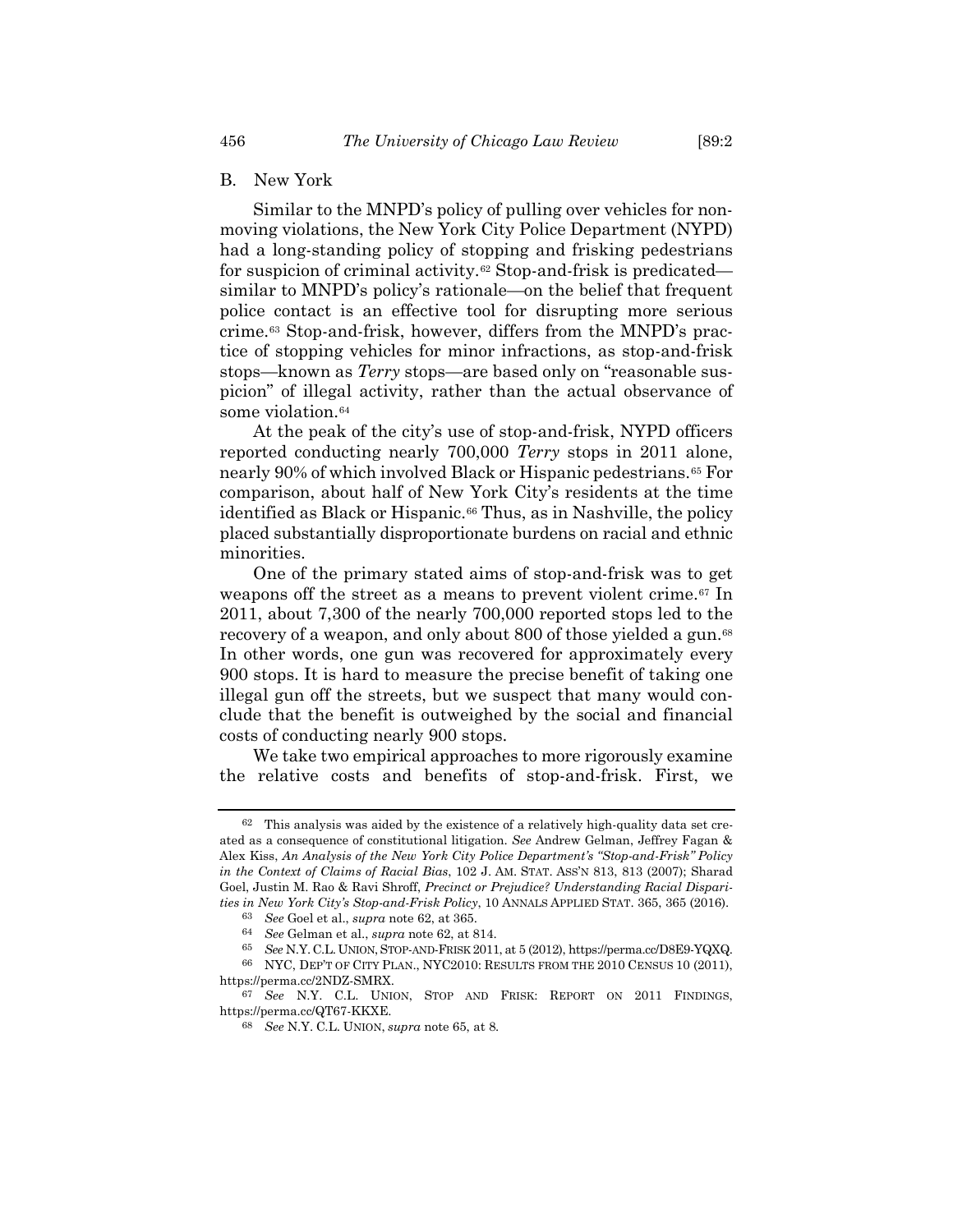investigate the extent to which an alternative, more tailored stop policy could have achieved the stated benefits of stop-and-frisk at lower costs. In contrast to our examination of Nashville, this first analysis does not show that stop-and-frisk had *no* benefits. Rather, we demonstrate that a modified policy would have struck an arguably better trade-off between its costs and benefits. Our approach is thus akin to the third step of the burden-shifting frame-work of disparate-impact liability described above.<sup>[69](#page-16-0)</sup>

To develop a tailored stop policy, we first use the historical stop data to build a statistical model that estimates the likelihood that any stop would yield a weapon (also known as the "hit rate") based solely on information available to officers at the moment immediately before the stop was conducted.[70](#page-16-1) Specifically, we use the wealth of information recorded by officers on the stop form (called a UF-250), including the date, time, location, and recorded circumstances of the stop (e.g., whether the suspect had a "suspicious bulge"). Given that our focus is on the recovery of weapons, we limit our analysis to the 622,826 reported stops in 2009–2010 that resulted in a frisk. In effect, these (historical) data allow us to build a model in which each of the indicia of suspicion is assigned a value that reflects the likelihood that the stop will result in a weapons seizure.

<sup>69</sup> *See Albemarle Paper Co.*, 422 U.S. at 425.

<span id="page-16-1"></span><span id="page-16-0"></span><sup>70</sup> For this analysis, we draw on our earlier work in Goel et al., *supra* note [62,](#page-15-0) and Sharad Goel, Maya Perelman, Ravi Shroff & David A. Sklansky, *Combatting Police Discrimination in the Age of Big Data*, 20 NEW CRIM. L. REV. 181 (2017).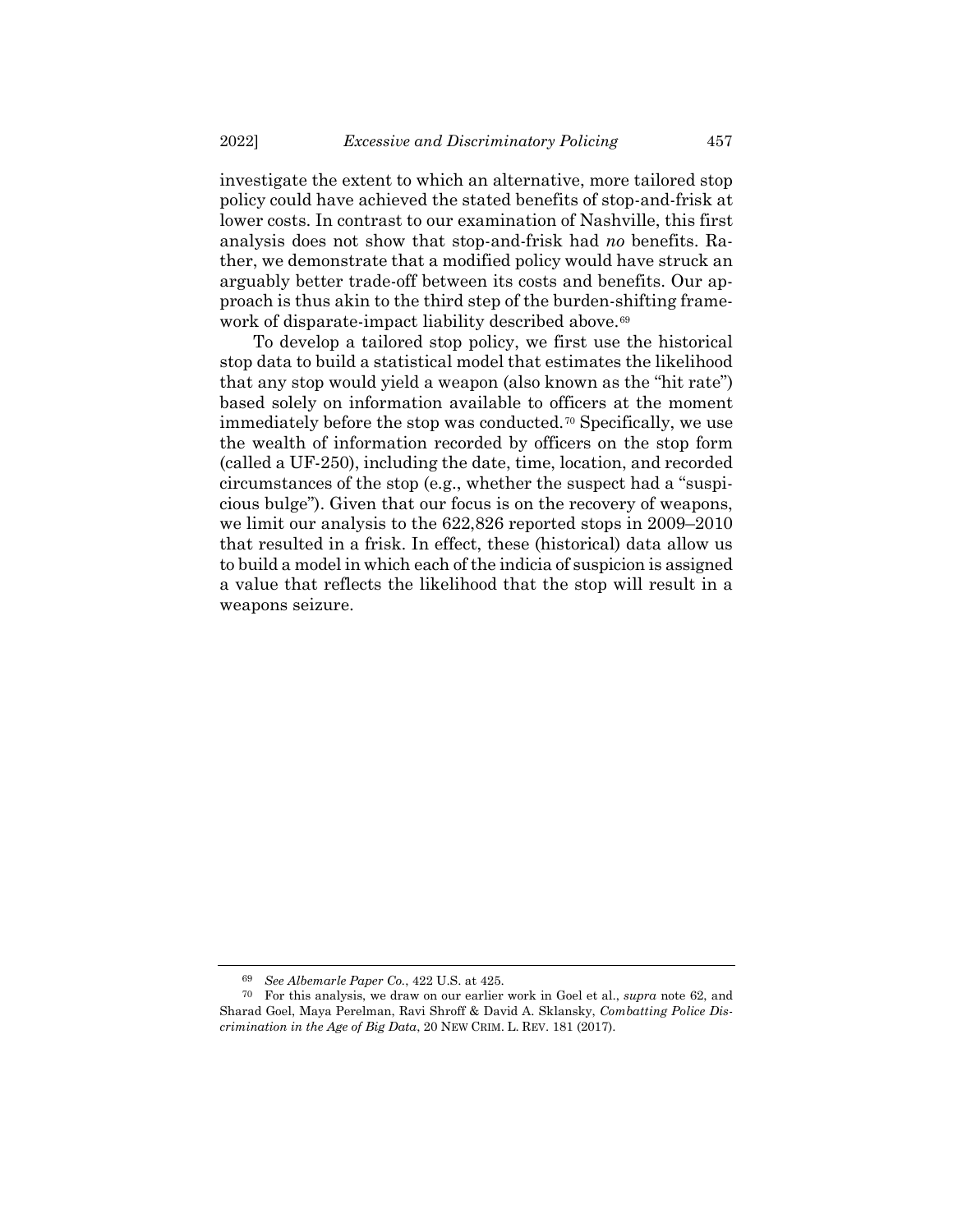

# FIGURE 3: ESTIMATED PROBABILITY OF WEAPON RECOVERY FOR *TERRY* STOPS IN NEW YORK CITY, 2011–2012

We next use this fitted statistical model to estimate the likelihood that stops conducted in 2011–2012 would yield a weapon based on information available prior to the stop itself. In other words, we use the correlations between different indicia of suspicion and weapons seizures in 2009–2010 to assign a likelihood of a successful weapon recovery to each stop in 2011–2012. Figure 3 shows the distribution of these estimated likelihoods. In particular, the average prediction is 2%, and more than 15% of stops had less than a 0.5% chance of turning up a weapon. At the other end of the spectrum, a modest number of stops had at least a 5% chance of yielding a weapon—which is more than twice the overall average.

This heterogeneity in predictions suggests that there is information available to officers that would allow them to focus on the stops most likely to yield a weapon—namely, those with high estimated probabilities. Changing policing practice thus has the potential to generate efficiencies.

To understand the available scope for such efficiencies, in Figure 4, we estimate the number of weapons we could expect officers to recover under a hypothetical policy in which one only conducts the *p*-percent of stops deemed *most likely* under the statistical model to result in the recovery of a weapon. In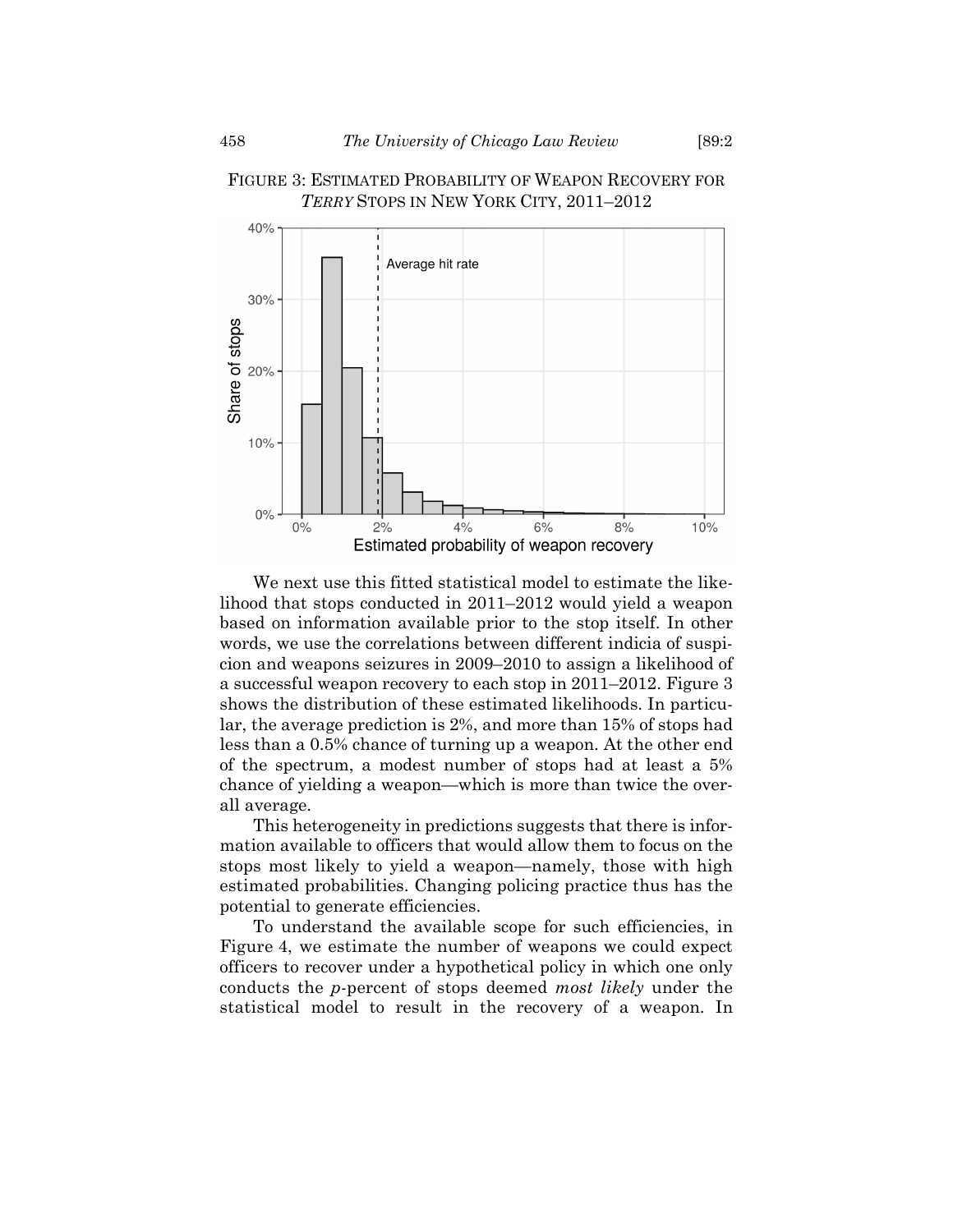particular, we estimate that by focusing on the 50% of stops deemed most likely to be successful, one could recover nearly 90% of the weapons recovered under the full set of stops. This demonstrates that the police could obtain nearly all the stated benefit of stop-and-frisk (namely, weapons recovery) while halving the direct costs, as measured by the number of stops. This suggests that the police are not engaged in efficient policing—in fact, much is unnecessary and costly.





Our analysis above looked only at stop-and-frisk's immediate goal of getting weapons off the streets. More broadly, however, New York City's stop-and-frisk policy sought to reduce serious crime, such as gun violence.<sup>[71](#page-18-0)</sup> We conclude here by directly examining this downstream outcome. Mirroring our long-term analysis in Nashville, in Figure 5 we plot the incidence of serious crime from 2002 to 2019 against the number of pedestrian stops over the same time period. In 2012, in response to federal litigation and a changing political landscape, the NYPD began dramatically curtailing its use of stop-and-frisk.[72](#page-18-1) By 2016, the city reported

<sup>71</sup> *See* Goel et al., *supra* note [62,](#page-15-0) at 365.

<span id="page-18-1"></span><span id="page-18-0"></span><sup>72</sup> *See* Michael D. White, Henry F. Fradella, Weston J. Morrow & Doug Mellom, *Federal Civil Litigation as an Instrument of Police Reform: A Natural Experiment Exploring the*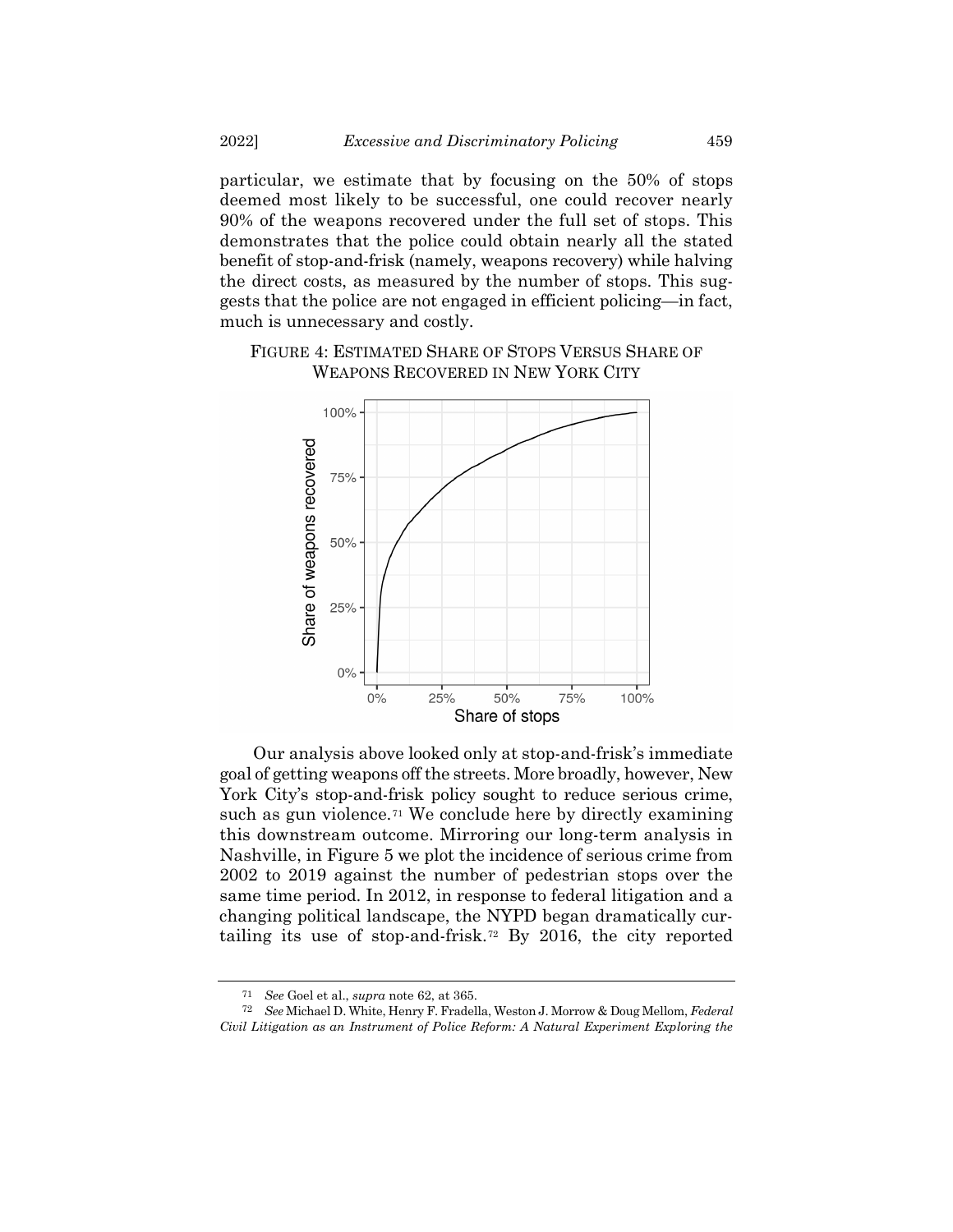12,404 stops, a 98% reduction from its peak in 2011. All the while, Figure 5 shows, serious crime in the city held steady.





#### \* \* \*

The empirical evidence suggests that both the MNPD's intensive use of traffic stops and the NYPD's use of stop-and-frisk were generally unnecessary and had racially disproportionate costs. They were unnecessary because they yielded little apparent reduction in crime. Further, in New York, a more tailored policy could have resulted in similar weapon recovery with substantially lower fiscal and social costs. They were discriminatory in the sense that their burdens fell disproportionately on minority communities.

The approaches used here are ways of identifying a lower bound of unnecessary and discriminatory policing: they do not identify policies that are associated with moderate crime-suppression benefits while imposing high costs. That is, they do not capture all instances of unnecessary and discriminatory policing. Nevertheless, we believe that there is value to even an underinclusive analytic tool given the present absence of more robust alternatives.

*Effects of the* Floyd *Ruling on Stop-and-Frisk Activities in New York City*, 14 OHIO ST. J. CRIM. L. 9, 52 (2016).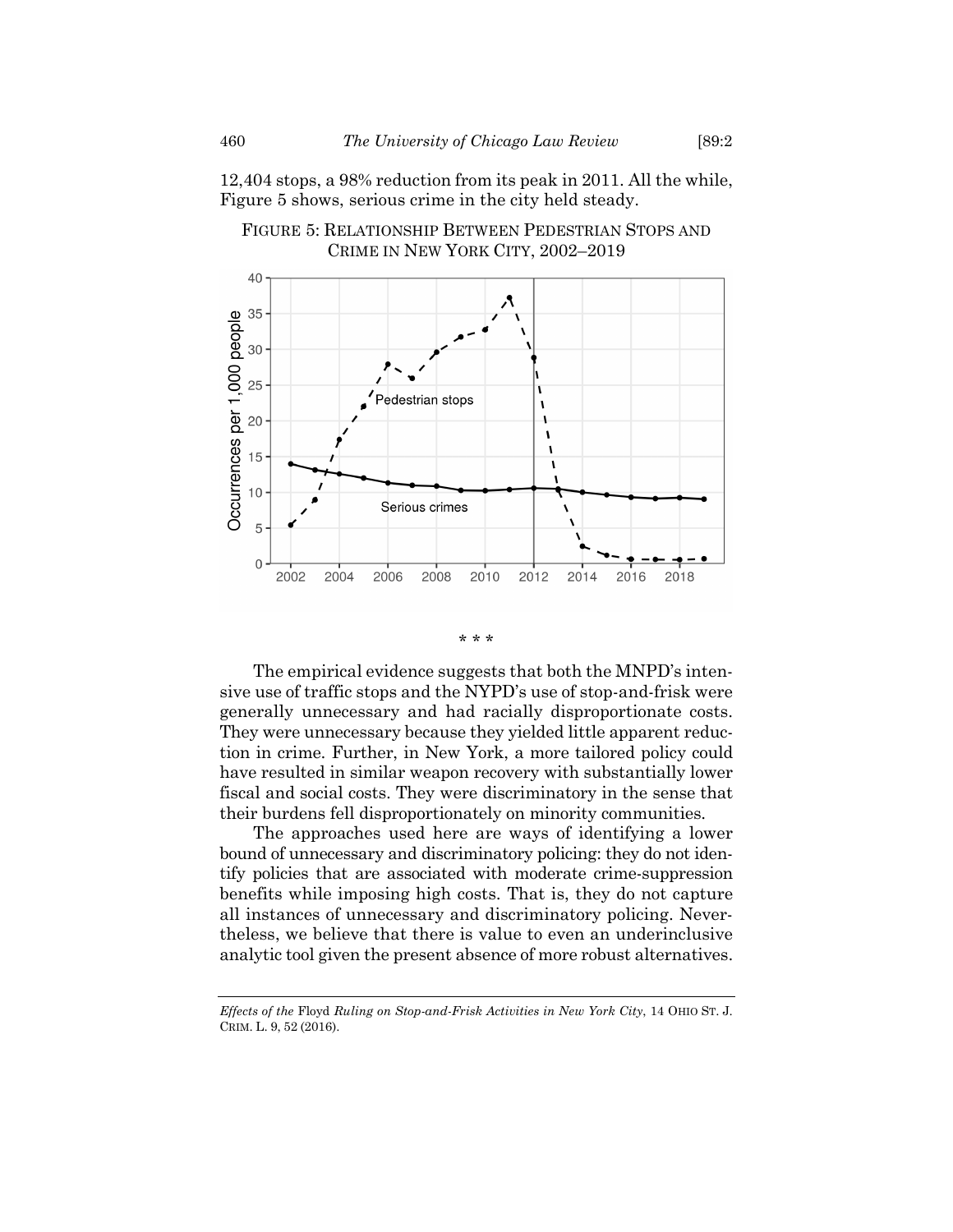# III. IDENTIFYING POLICIES THAT DISPARATELY IMPACT MINORITY GROUPS

In Part II, we applied CBA to identify policies that burdened racial and ethnic minorities without providing accompanying social benefits. Here, we describe two complementary approaches to directly examine the disparate impacts of policies (rather than considering their broader costs and benefits). We illustrate these approaches in the context of police frisks. But both of the following strategies can be applied more generally to one's choice of policing tactics.

A central challenge in assessing disparities in policing involves the baseline task of identifying similarly situated groups of racial minority individuals and white individuals subject to policing under the same conditions. How, that is, does one appropriately compare officer decisions across race groups when the context of those interactions may also vary across groups?[73](#page-20-0)

Consider the use of a frisk after a *Terry* stop has occurred. Suppose that in some city, police frisk stopped Black individuals more frequently than they frisk stopped white individuals. This pattern may reflect an unjustified racial disparity in officer frisk decisions (whether intentional or not). Alternatively, it may reflect a justified disparity if the stopped white individuals in this city generally pose a lower risk to officer safety than stopped Black individuals. This latter hypothesis need not rest on racebased premises: imagine (again by way of illustration) a city in which Black residents had historically experienced neglect and discrimination and, as a result, experienced higher rates of poverty and thus more favorable conditions for crime.

To disentangle these two possibilities, we describe and apply a strategy to measure the extent to which racial disparities among frisked individuals are justified by differences in

<span id="page-20-0"></span><sup>73</sup> One complication is that police do not typically record information on individuals whom they potentially could have stopped but ultimately did not. To account for this data gap, here we focus on poststop police coercion that is conditional on an encounter arising and being recorded. Recent work has raised challenges to the estimation of discrimination in post-stop police actions. *See generally* Dean Knox, Will Lowe & Jonathan Mummolo, *Administrative Records Mask Racially Biased Policing*, 114 AM. POL. SCI. REV. 619 (2020). However, these challenges concern the estimation of disparate treatment rather than disparate impact and, in many settings, are not insurmountable. *See generally* Johann Gaebler, William Cai, Guillaume Basse, Ravi Shroff, Sharad Goel & Jennifer Hill, *A Causal Framework for Observational Studies of Discrimination*, ARXIV (Oct. 7, 2021), https://perma.cc/V5HZ-WSUN.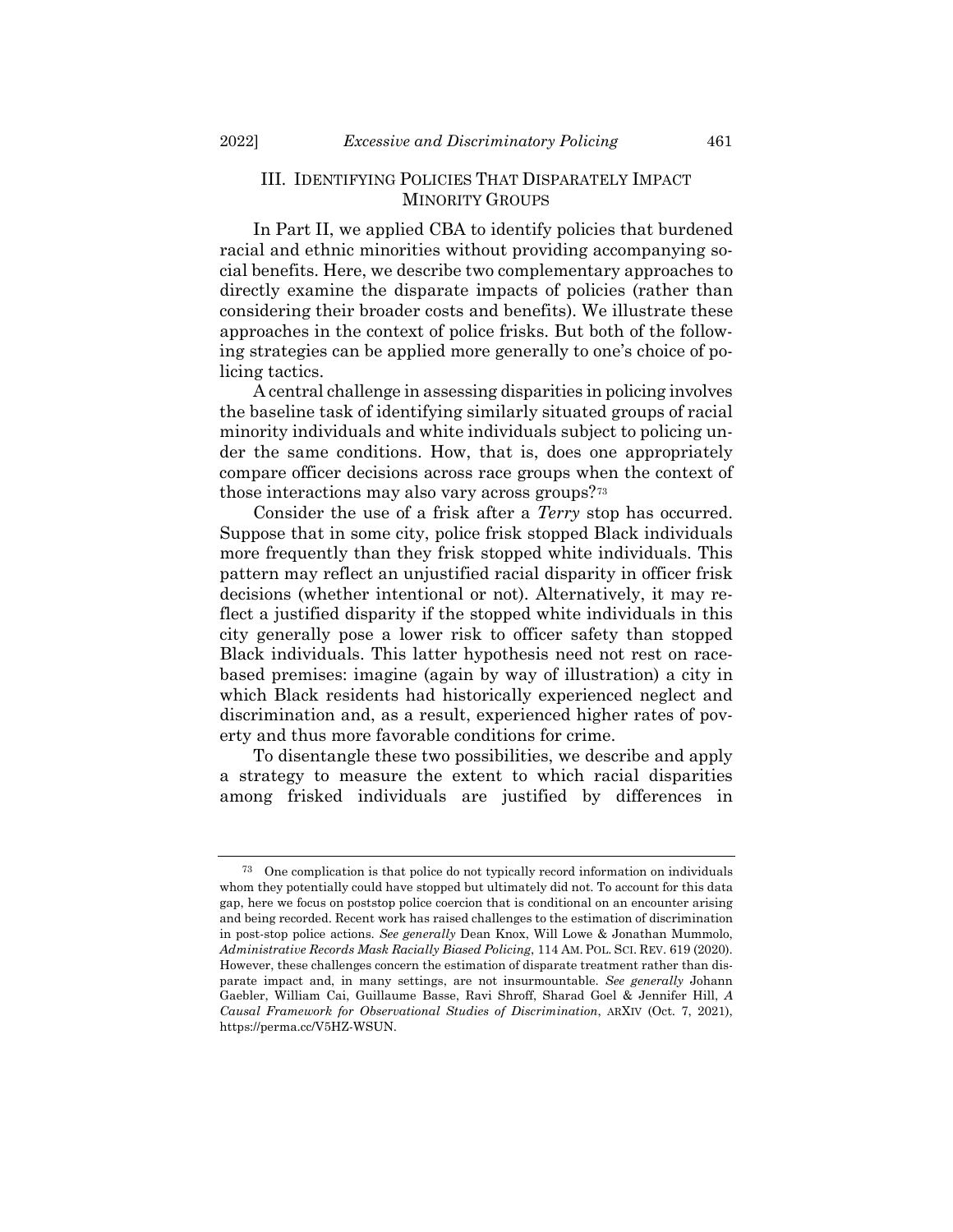individual "riskiness." We call this "risk-adjusted regression."[74](#page-21-0) Here, we define the risk associated with an individual stop as the chance that a frisk, if conducted, would recover a weapon. To estimate this risk, we use the same statistical model described in Part II.B, trained on a historical data set of police frisks using all documented information that would be available to an officer before a frisk is conducted. Next, this trained statistical model is applied to new stops. It is used for each stop to estimate the likelihood that a frisk, if conducted, would yield a weapon—what we call a stop's "risk score"—whether or not a frisk actually occurred. Finally, with these risk scores in hand, we compare differences in frisk rates between similarly risky stopped minority individuals and stopped white individuals. Under this approach, differences in frisk rates, or "risk-adjusted disparities," can be interpreted as *unjustified* disparities—namely, those that are not explained by differences in observable threats to officer safety. Risk-adjusted regression hence offers a race-specific measure of excessive police action in the controversial context of street stops.

<span id="page-21-0"></span><sup>74</sup> Additional theoretical details of this approach can be found in Jung et al., *supra* note [19.](#page-4-3)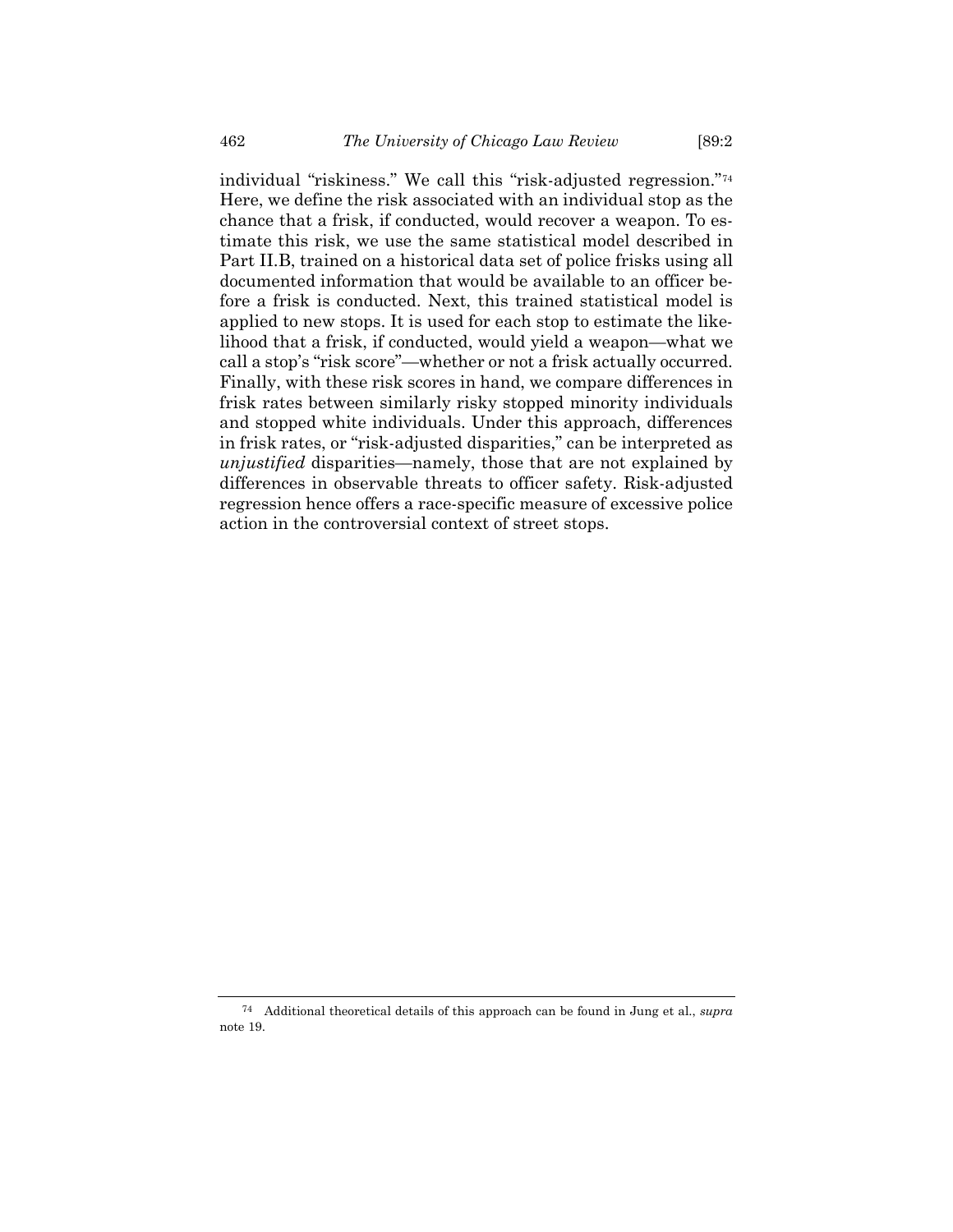

FIGURE 6: FRISK RATES OF STOPS VERSUS RISK BY RACE IN NEW YORK CITY, 2011–2012

In Figure 6, we display frisk rates (vertical axis) by estimated risk score (horizontal axis) for a data set of approximately 1.1 million stops of Black, Hispanic, and white individuals in New York City between 2011 and 2012. As in Part II.B, risk scores for each individual stop were calculated using a statistical model trained on the set of all frisks that took place between 2009 and 2010, using information recorded by the officer at the time the frisk occurred. Figure 6 shows the frequency of frisks in 2011–2012, disaggregated by race, as a function of this estimated risk. It provides a simple graphical representation of differences in frisk rates among similarly risky individuals of different races. In particular, Figure 6 demonstrates that, at any given level of risk, Black and Hispanic individuals were frisked considerably more often than white individuals. This pattern suggests that there exists a racial "surplus" of police frisks that cannot be explained by potentially "legitimate" differences in risk between stopped individuals of different race groups.

Risk-adjusted regression is a powerful strategy for identifying disparate police practices. Nevertheless, it is important to flag several limitations of the approach. To begin with, risk (e.g., of possessing a weapon) may not be the only legitimate factor informing officer decisions. For instance, in our example, officers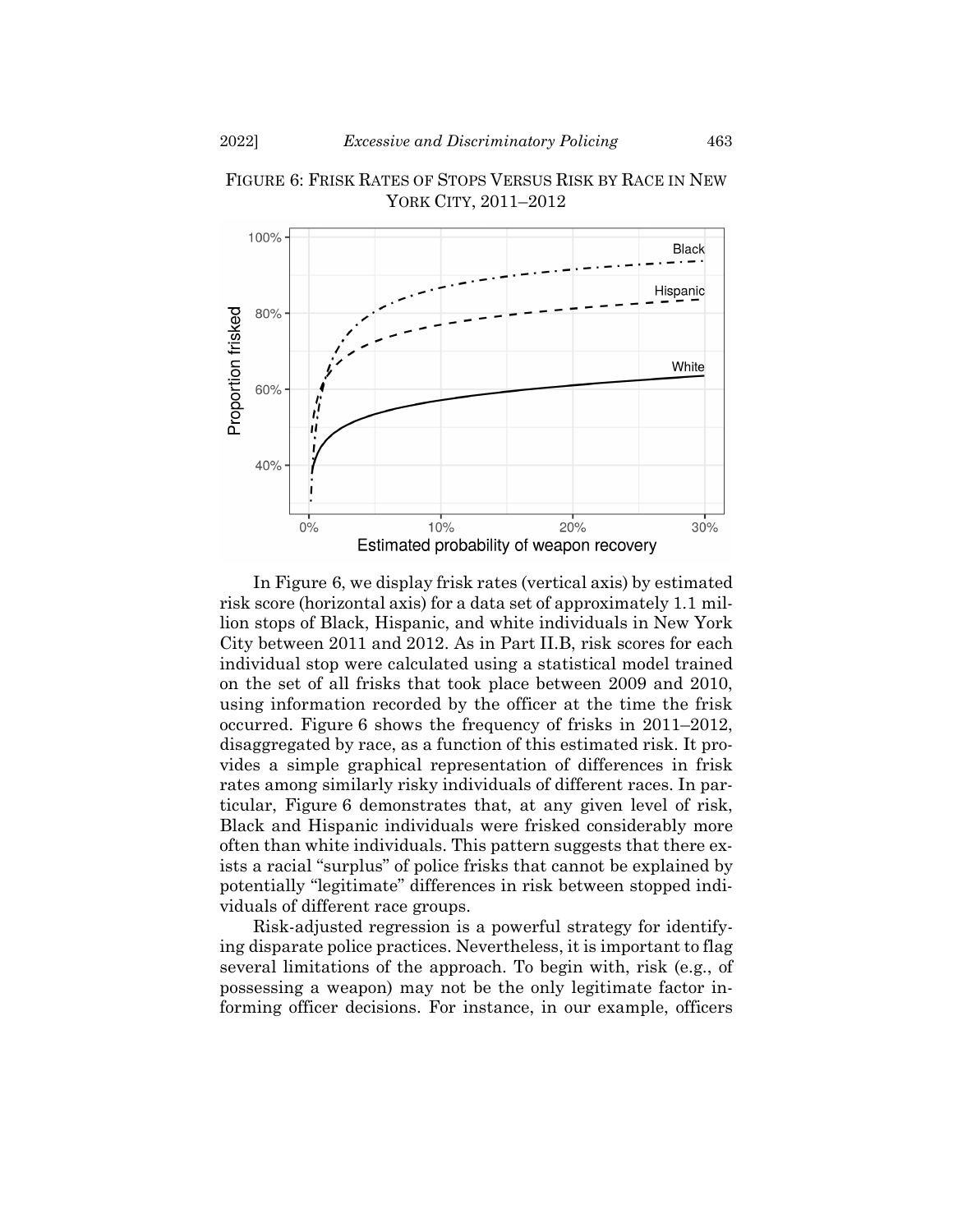may be justified in applying a lower risk threshold for conducting a frisk on public transit, where the threat posed by a weapon may be more consequential. Accordingly, if minority individuals took public transit more often than white individuals (and were frisked there) observed risk-adjusted disparities may reflect this potentially justifiable difference rather than systemic discrimination. In the New York data, we find that risk-adjusted disparities persist even after additionally adjusting for location—including whether a stop was conducted on public transit. But the general concern is an important one[.75](#page-23-0)

In addition, the estimated risk that we calculate using historical data may not fully account for the information in fact available to officers in the field. It is possible that officers can in practice distinguish between individuals that appear similarly risky based on the recorded data. As above, this possibility may provide a justification for observed risk-adjusted disparities. For example, an officer's estimate of risk may be legitimately affected by a stopped individual's response to questioning (which is not recorded in our data), and thus the officer's decision to frisk may be altered by that new and unrecorded information. If this were the case, given two individuals that appear identical on the attributes that exist in our data set, an officer may reasonably be able to identify and choose the riskier of these two individuals to frisk. In consequence, a statistical risk model trained only on the limited sample of frisked pedestrians—a necessary limitation, since frisks identify whether the pedestrian was carrying a weapon may systematically overestimate risk for individuals who were *not* frisked, which would likely distort estimates of risk-adjusted disparities. As such, it is important to assess the sensitivity of results to varying forms and degrees of such unrecorded information. In the case of the New York data here, however, the large gaps in risk-adjusted frisk rates across race groups indicate that officers would need access to substantial unrecorded information to erase the apparent disparities. We think that unobserved information, therefore, is unlikely to explain these observed disparities.

Another distinct statistical strategy to measure the disparate impacts of policing decisions is to look at the success rates of such

<span id="page-23-0"></span><sup>75</sup> Officer perceptions of location-based risk, however, may themselves be inflected by race. *See* Ben Grunwald & Jeffrey Fagan, *The End of Intuition-Based High-Crime Areas*, 107 CALIF. L. REV. 345, 385–87 (2019).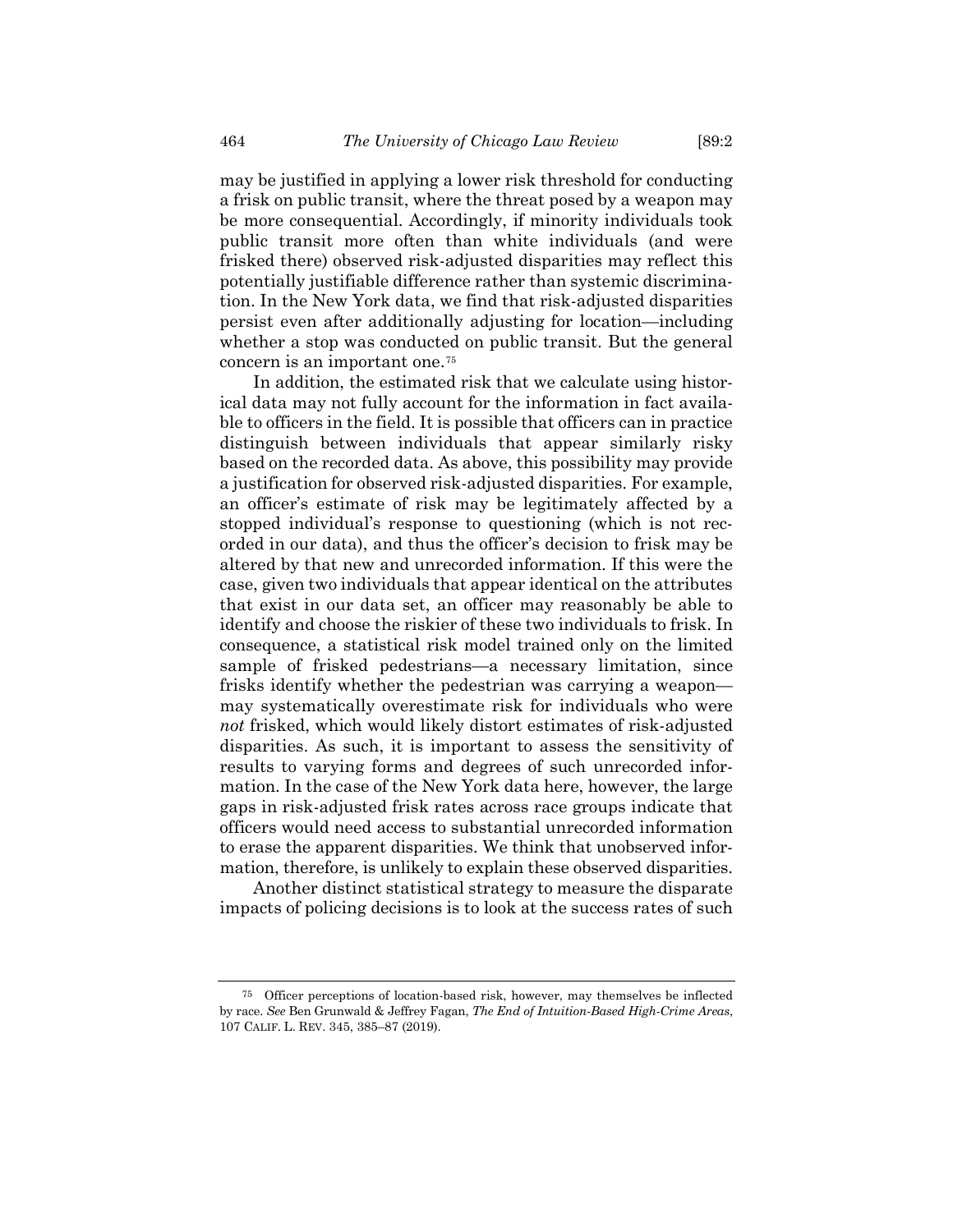decisions by race rather than the decision rates themselves.[76](#page-24-0) Intuitively, the success rate of a police tactic when applied to individuals of a given race (assuming "success" makes conceptual sense for the tactic under consideration) may approximate the standard of evidence officers use when deciding whether to use that tactic. In particular, if in some jurisdiction weapons were found on frisked minorities less often than on frisked white individuals (i.e., if frisks of minorities were less successful than frisks of white individuals), it would suggest that minorities were frisked on the basis of less evidence. Such differences in success rates, also known as "hit rates," may constitute evidence of the disparate impacts of police frisk practices in that jurisdiction.[77](#page-24-1) This approach mitigates the problem of omitted variables, since one need only observe the outcome of a frisk decision, not the factors that prompted the frisk itself.[78](#page-24-2)

We illustrate this outcome-based approach by analyzing 102,118 records of investigatory stops of Black, Hispanic, and white adults from the Chicago Police Department (CPD) in 2017. In Chicago, following an investigative stop of a pedestrian, an electronic Investigative Stop Report is filled out for each individual under suspicion. These reports contain detailed information about the stopped individual, stop context, and stop disposition. Overall, we find that the rates at which frisks recover weapons are significantly lower for frisked Black individuals (3.8%) and Hispanic individuals (3.4%) compared to white individuals (5.7%).[79](#page-24-3) By the logic of this approach, these results provide

<span id="page-24-0"></span><sup>76</sup> *See, e.g.*, Gary S. Becker, *Nobel Lecture: The Economic Way of Looking at Behavior*, 101 J. POL. ECON. 385, 386, 401–03 (1993).

<span id="page-24-1"></span><sup>77</sup> *See* Ian Ayres, *Outcome Tests of Racial Disparities in Police Practices*, 4 JUST. RSCH. & POL'Y 131, 133 (2002).

<span id="page-24-2"></span><sup>78</sup> One limitation of outcome tests is that they may suffer from the problem of "inframarginality," a statistical phenomenon in which the stop success rate for a group may be a poor proxy for the actual level of evidence used by officers in the field. Newly developed "threshold tests" have recently leveraged advances in black-box Bayesian inference to address this issue of infra-marginality. *See generally* Emma Pierson, Sam Corbett-Davies & Sharad Goel, *Fast Threshold Tests for Detecting Discrimination*, 84 PROC. MACH. LEARNING RSCH. 96 (2018); Camelia Simoiu, Sam Corbett-Davies & Sharad Goel, *The Problem of Infra-marginality in Outcome Tests for Discrimination,* 11 ANNALS APPLIED STAT. 1193 (2017). In our case, outcome and threshold tests yield comparable results, and so, for simplicity, we restrict our analysis to the former.

<span id="page-24-3"></span><sup>79</sup> For this outcome-based analysis, we combine data on both consensual and nonconsensual frisks in line with analysis of the Oakland Police Department's stop practices. *See* REBECCA HETEY, BENOIT MONIN, AMRITA MAITREYI & JENNIFER L. EBERHARDT, DATA FOR CHANGE: A STATISTICAL ANALYSIS OF POLICE STOPS, SEARCHES, HANDCUFFINGS, AND ARRESTS IN OAKLAND, CALIF., 2013-2014, at 15 (2016). We note, however, that we see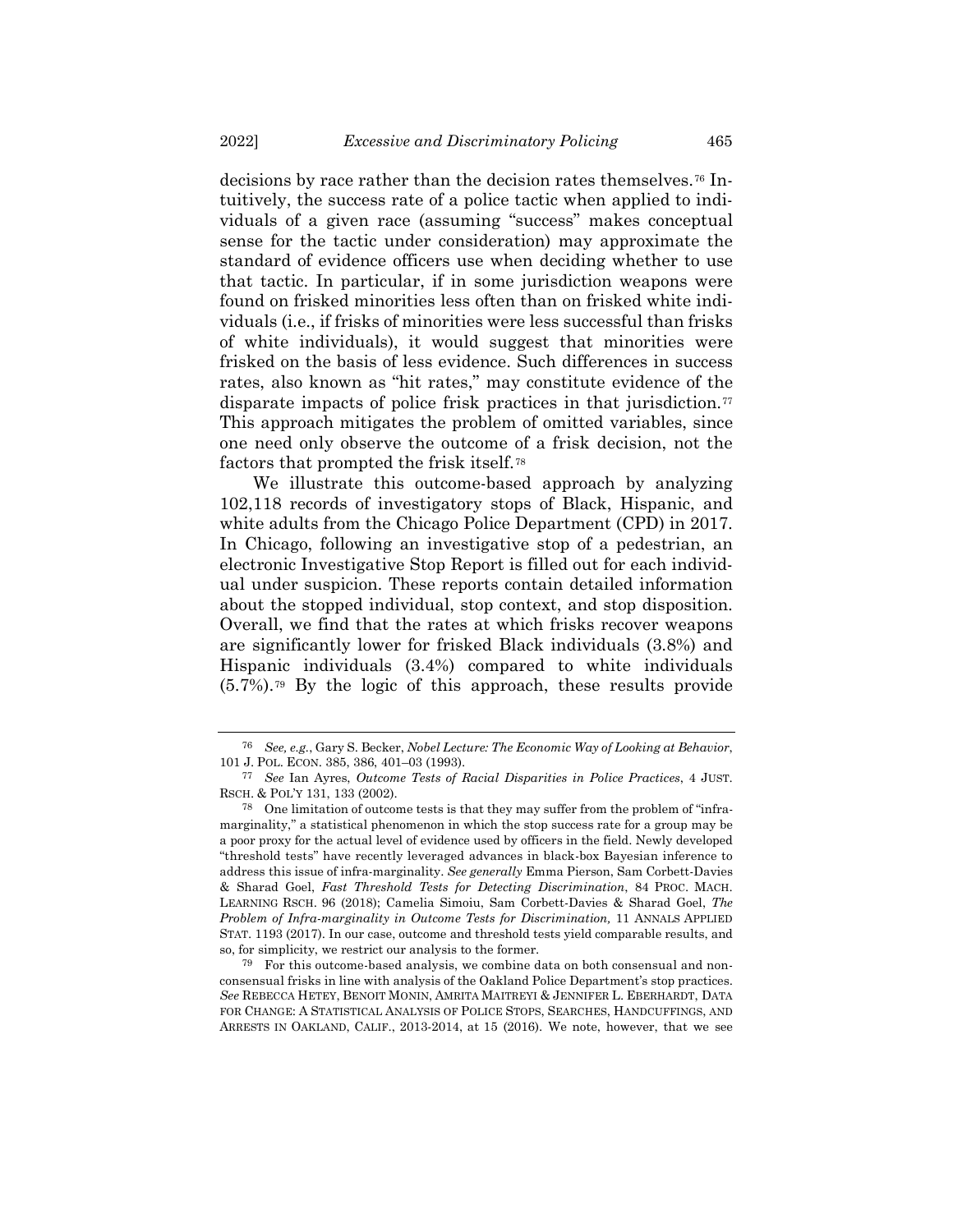suggestive evidence that Chicago's practice of frisking stopped individuals had a disparate impact on minorities.

Using outcome-based approaches to measure discrimination in police activity can also deploy a granular geographic focus. As explained above, officers may have a legitimate reason to apply a lower standard of evidence when deciding to frisk individuals in some locations instead of others. In Figure 7, we display the success rate of frisks in each Chicago police district (vertical axis) against the racial composition of the district (horizontal axis), along with a trend line, for districts with over twenty-five frisks for each race group. We define the district racial composition as the proportion of the population that is nonwhite. Figure 7 makes apparent that districts with a greater share of minority residents had lower hit rates on average, suggesting that the bar for frisking individuals was lower in such areas.

qualitatively similar results on each subset of frisks, with lower hit rates for Black and Hispanic individuals relative to white individuals. Specifically, on the subset of nonconsensual frisks, hit rates are 5.9% for white individuals, 5.0% for Black individuals, and 4.0% for Hispanic individuals; and on the subset of consensual frisks, hit rates are 5.6% for white individuals, 2.6% for Black individuals, and 3.0% for Hispanic individuals.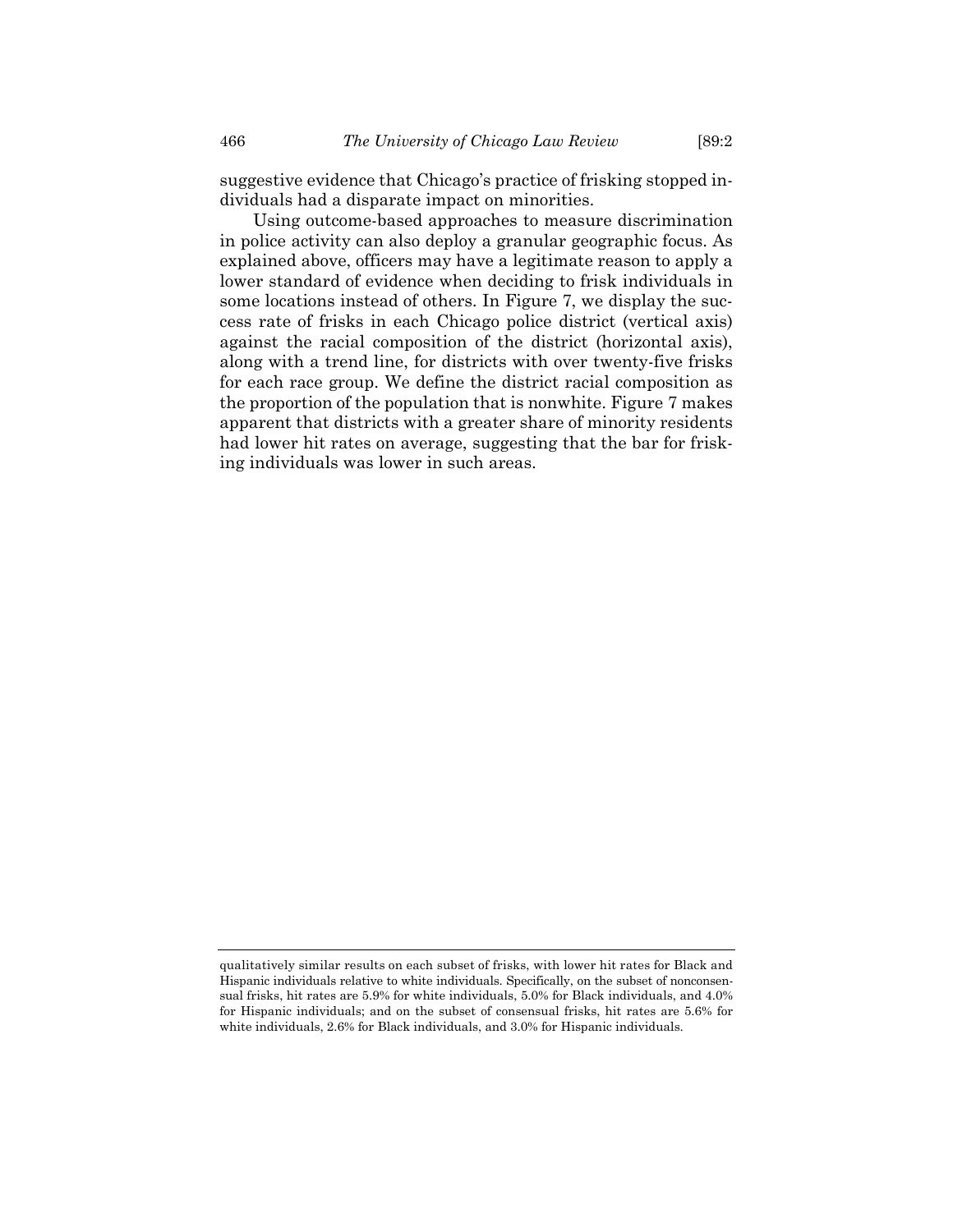

FIGURE 7: HIT RATES VERSUS POLICE-DISTRICT RACIAL COMPOSITION IN CHICAGO

In Figure 8, we show a similar relationship but now separately plot hit rates for white and minority residents within each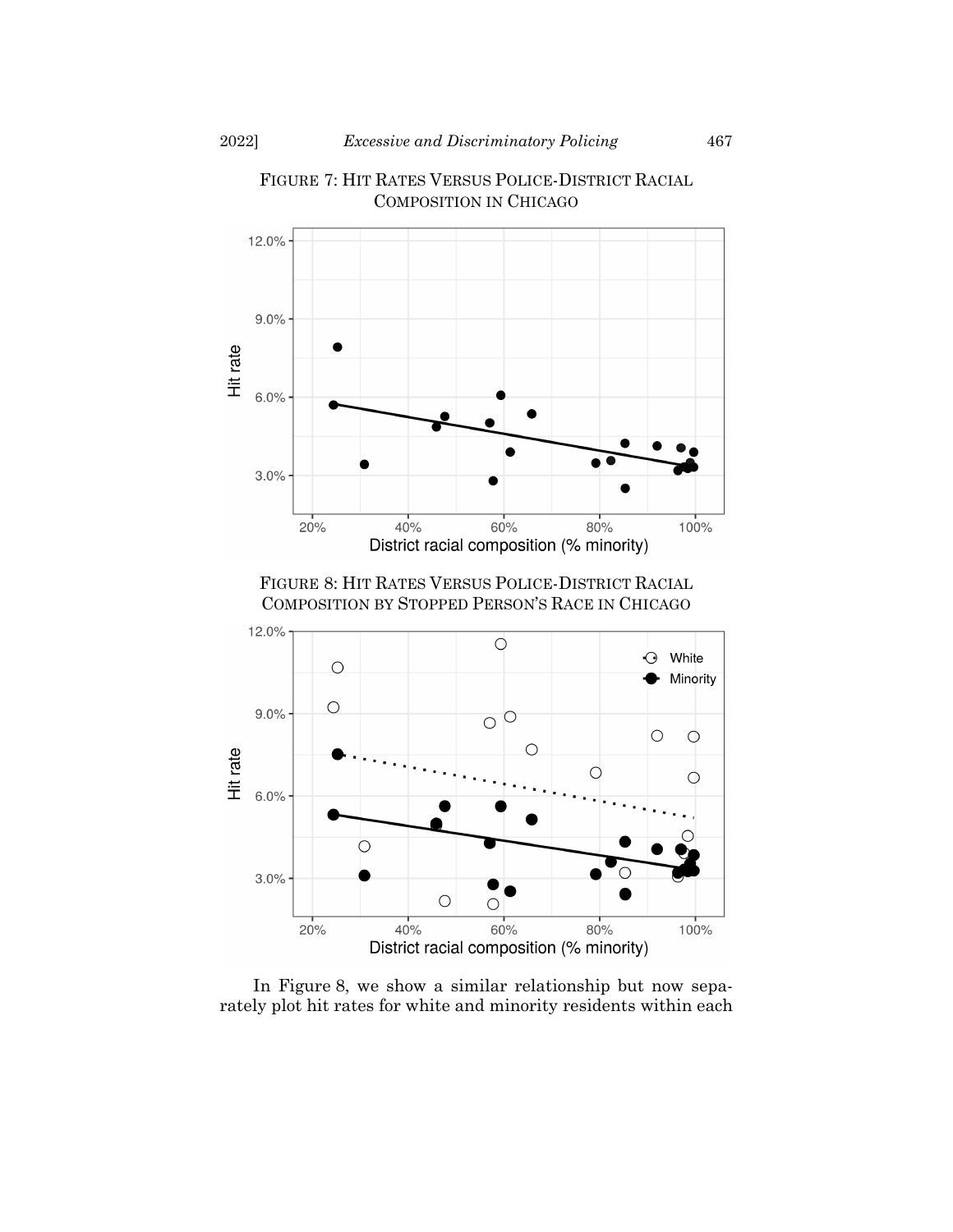police district (open points/dotted trend line and solid points/solid trend line, respectively). Regardless of the racial composition of a district's population, hit rates within each district were generally lower for minorities than for white individuals. Minorities in predominantly minority neighborhoods were thus doubly impacted by Chicago police-frisk practices: first, because frisks in highminority areas were, on average, carried out on the basis of less suspicion than frisks in predominantly white neighborhoods; and second, because within a given area minorities were, on average, frisked on the basis of less suspicion than white individuals.

We emphasize that our application of both risk-adjusted regression and outcome analysis differs from a traditional disparatetreatment analysis in that we do not attempt to account for the full set of factors that may potentially provide a race-neutral explanation for the observed differences.[80](#page-27-0) Suppose, hypothetically, that (1) officers have a policy of frisking individuals entering or exiting public-housing complexes, regardless of an individual's race; (2) residents of these complexes are disproportionately Black or Hispanic; and (3) after adjusting for other observable factors, public-housing residents do not have an elevated risk of carrying weapons. In this scenario, differences in frisk rates across groups may not be driven by racial animus, but such a policy nonetheless would create a facially unjustified burden on racial minorities, and so it is a form of discriminatory impact.

# IV. IDENTIFYING THE CIRCUMVENTION OF ANTIDISCRIMINATION **MANDATES**

As we have seen above, analyses of particular policing practices can yield important insights about unnecessary and discriminatory policing. But no policing practice exists in isolation. Policing tactics that are unnecessary or discriminatory may have close parallels elsewhere in the department, and communities harmed by policing feel the combined impacts of all these practices. Focusing exclusively on individual tactics can thus obscure the overall harms of a broader policing strategy. With this understanding in mind, we conclude by holistically analyzing related pedestrian- and traffic-stop practices, discussing how oversight narrowly focused on pedestrian stops in Chicago and Philadelphia

<span id="page-27-0"></span><sup>80</sup> *See generally* Ian Ayres, *Three Tests for Measuring Unjustified Disparate Impacts in Organ Transplantation: The Problem of "Included Variable" Bias*, 48 PERSPS. BIOLOGY & MED. S68 (Supp. 1 2005).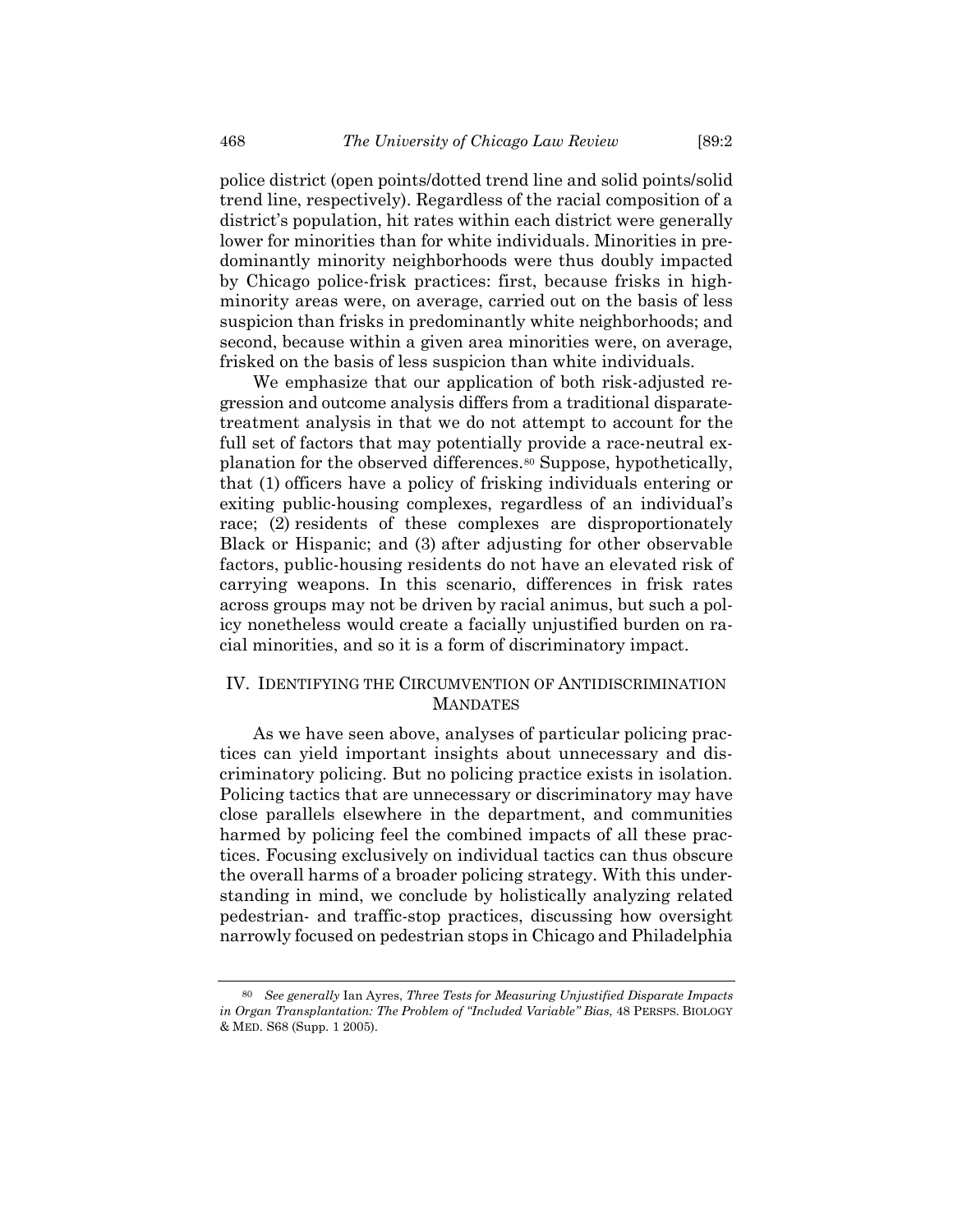may have led the departments to use substitute means to enact similarly discriminatory tactics.<sup>[81](#page-28-1)</sup>

# A. Chicago

In 2015, the CPD entered into a settlement agreement with the ACLU of Illinois,<sup>[82](#page-28-2)</sup> following many years of local activism and the publication of a report by the ACLU of Illinois about the CPD's stop-and-frisk practices.<sup>[83](#page-28-3)</sup> Subsequently, the CPD also came under a consent decree mandating broad changes related to an investigation of the department after Laquan McDonald, a Black seventeen-year-old, was killed by a CPD officer in 2014.[84](#page-28-4)

<span id="page-28-8"></span><span id="page-28-0"></span>The settlement agreement with the ACLU took effect on January 1, 2016.[85](#page-28-5) For 2016, the CPD reported a total of approximately 100,000 pedestrian stops, a sharp drop from the roughly 600,000 stops reported for 2015 (Figure 9).[86](#page-28-6) At the same time, the number of traffic stops made by the CPD began to rise. The CPD reported around 100,000 traffic stops in 2014 and a similar amount in 2015, but by 2019, the CPD reported nearly 600,000 traffic stops, with large increases occurring each year from 2016 to 2019.[87](#page-28-7)

These traffic stops came to closely resemble the pedestrian stops that the CPD was contemporaneously under pressure to curtail. For example, in 2014, most of the CPD's traffic stops were

<span id="page-28-1"></span><sup>81</sup> For a similar analysis and conclusion, see generally David Hausman & Dorothy Kronick, When Police Sabotage Reform by Switching Tactics (Feb. 16, 2021) (unpublished manuscript), https://perma.cc/8SU5-8LTS.

<span id="page-28-2"></span><sup>82</sup> *See generally Investigatory Stop and Protective Pat Down Settlement Agreement*, ACLU ILL. (Aug. 6, 2015), https://perma.cc/BZ76-7U8U.

<span id="page-28-3"></span><sup>83</sup> *See generally* ACLU OF ILL., STOP AND FRISK IN CHICAGO (2015), https://perma.cc/3PMN-4Q53.

<span id="page-28-4"></span><sup>84</sup> *See generally* Consent Decree, Illinois v. City of Chicago, No. 17-cv-6260 (N.D. Ill. Jan. 31, 2019).

<span id="page-28-5"></span><sup>85</sup> ARLANDER KEYS, THE CONSULTANT'S FIRST SEMIANNUAL REPORT ON THE INVESTIGATORY STOP AND PROTECTIVE PAT DOWN AGREEMENT FOR THE PERIOD JANUARY 1, 2016 – JUNE 30, 2016, at 6 (2017), https://perma.cc/S8RM-D6A6.

<span id="page-28-6"></span><sup>86</sup> For the Illinois traffic- and pedestrian-stop data from 2004 through 2020, see *Illinois Traffic and Pedestrian Stop Study*, ILL. DEP'T TRANSP., https://perma.cc/ZY2Z-DUU4. Before 2016, the CPD recorded only stop-and-frisk stops where the subject of the stop was released without further enforcement action, so the actual number of such stops in 2014 and 2015, while unavailable, is higher than the 2014 and 2015 numbers reflect. *See* KEYS, *supra* note [85,](#page-28-0) at 21.

<span id="page-28-7"></span><sup>87</sup> A recent ACLU of Illinois report highlighted the increase in traffic stops by the CPD—and associated racial disparities—from 2015 to 2017. *See generally* ACLU OF ILL., RACISM IN THE REAR VIEW MIRROR, ILLINOIS TRAFFIC STOP DATA 2015-2017 (2019), https://perma.cc/3ADH-WJWX.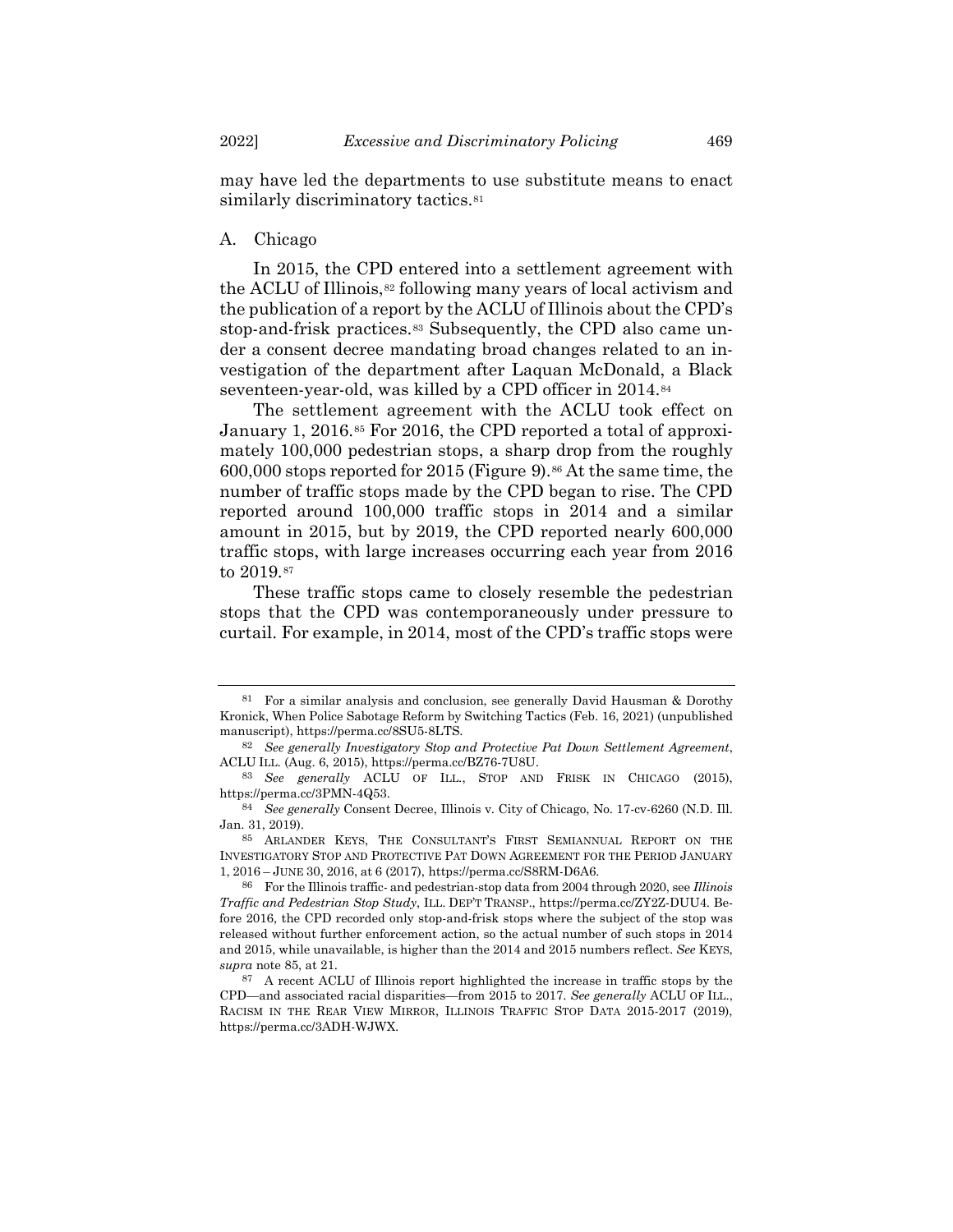for moving violations.[88](#page-29-0) But by 2019, our analysis of the data shows, most stops were for equipment, license plate, or registration violations. The shift was driven largely by an increase in stops for equipment violations, which comprised roughly 40% of traffic stops in 2019. This focus on nonmoving violations is reminiscent of Nashville's traffic-stop practices, and it suggests that traffic stops in Chicago became a pretext to search for evidence of unrelated criminal activity.

Further, though racial disparities in the CPD's traffic stops were evident in 2014—the beginning of the time period that we consider here—they grew significantly from 2014 to 2019. In 2019, Hispanic drivers were almost twice as likely to be stopped as white drivers relative to their share of the adult population, and Black drivers were more than five times as likely to be stopped as white drivers.<sup>[89](#page-29-1)</sup> These growing racial disparities alongside the general rise in traffic stops—yielded race-specific stop rates for traffic and pedestrian stops combined that roughly mirrored their pre-settlement-agreement numbers, as shown in Figure 10.

<sup>88</sup> *Illinois Traffic and Pedestrian Study*, *supra* note [86.](#page-28-8)

<span id="page-29-1"></span><span id="page-29-0"></span><sup>89</sup> Chuck Goudie, Barb Markoff, Christine Tressel, Ross Weidner, Jonathan Fagg, Yun Choi & Adriana Aguilar, *Chicago Police More Likely to Stop Black Drivers Without Citing Them, Data Investigation Reveals*, ABC 7 CHI. (Sept. 9, 2020), https://perma.cc/7CLA-ALSE.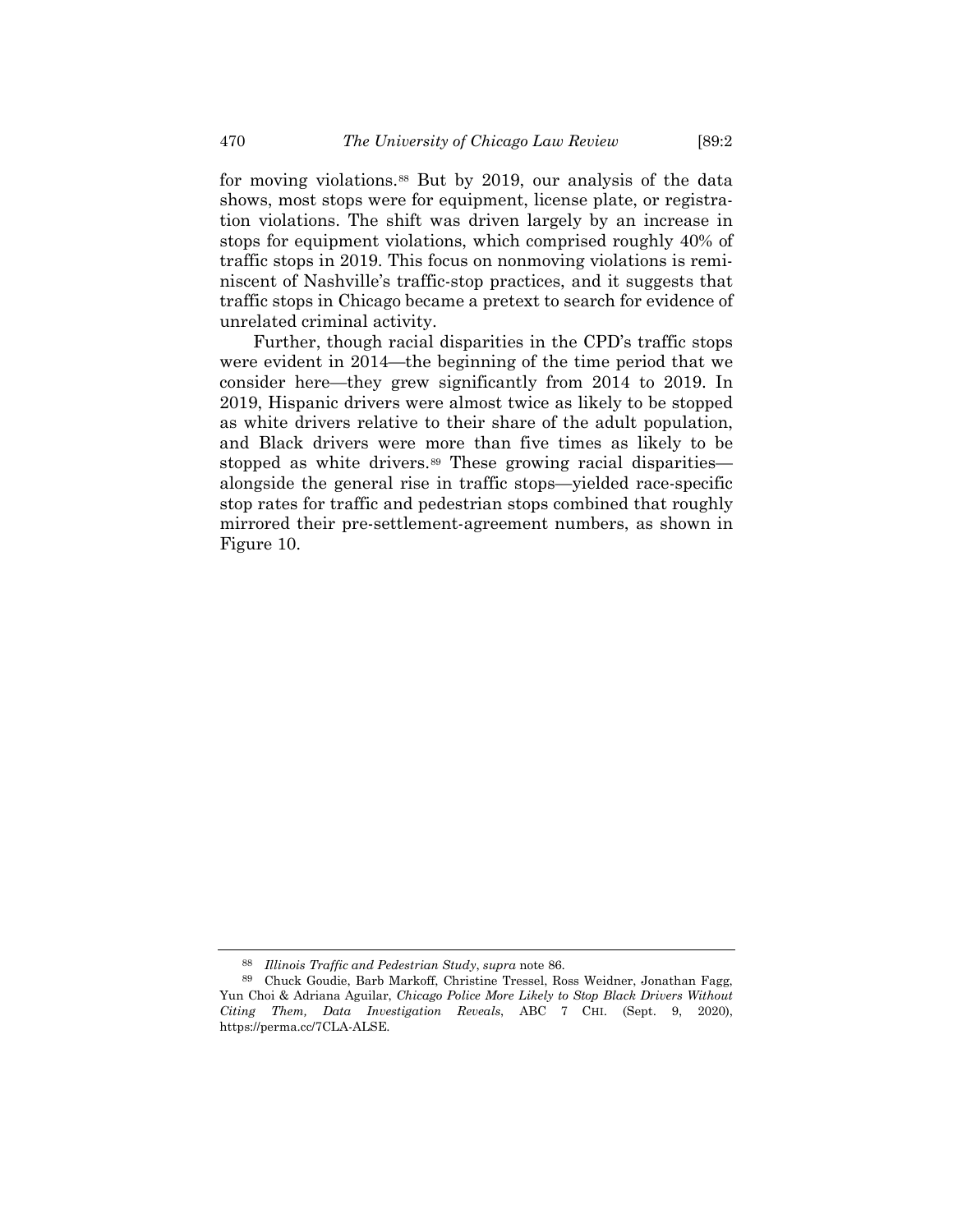

FIGURE 9: YEARLY STOP COUNTS IN CHICAGO, 2014–2019





Poststop searches likewise exhibit racial disparities. Among drivers stopped by the CPD in 2014–2019, Black and Hispanic drivers were searched more than twice as often as white drivers.<sup>[90](#page-30-0)</sup>

<span id="page-30-0"></span><sup>90</sup> Officers also sometimes conduct dog sniffs or dog searches of vehicles. We do not discuss those types of searches here due to their infrequency; the data indicate that the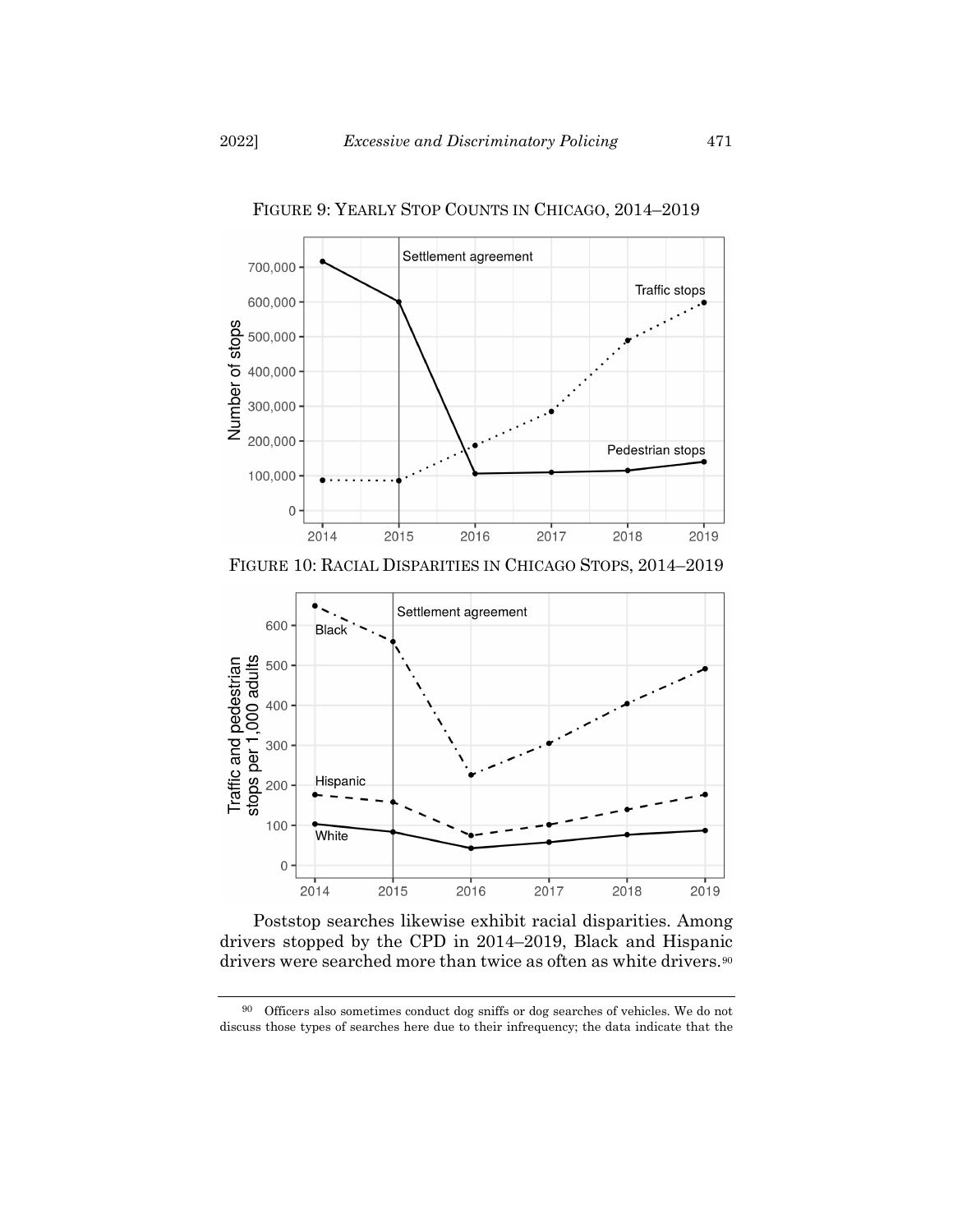In addition, recovery rates of contraband, such as drugs, alcohol, weapons, or stolen property, were lower for searched Black and Hispanic drivers than for searched white drivers. This gap suggests that minority drivers were searched by the CPD on the basis of less evidence than white drivers (Table 1).[91](#page-31-0)

# B. Philadelphia

A similar story holds for the Philadelphia Police Department (PPD). Following a consent decree and settlement in 2011,[92](#page-31-1) pedestrian stops fell from more than 200,000 reported stops in 2014 (the earliest year for which we have data released publicly by the city) to fewer than 100,000 reported stops in each of 2018 and 2019, while traffic stops almost doubled in the same period, as shown in Figure 11.[93](#page-31-2)

We found similarities in the race, age, and gender distributions of stopped individuals for both traffic and pedestrian stops in Philadelphia; in particular, from 2014 to 2019, 49% of traffic stops and 61% of pedestrian stops were of Black men. As shown in Table 1, Black and Hispanic drivers experienced higher search rates and lower recovery rates of contraband[.94](#page-31-3) In the long run, despite successful legal action to curb pedestrian stops, we find

CPD employed dog sniffs in approximately ten to twenty of these stops per year from 2014 to 2019, representing an extremely small proportion of all stops documented.

<span id="page-31-0"></span><sup>91</sup> Broken out by year, contraband recovery rates were higher for white drivers than they were for Black drivers each year from 2014 to 2019 and were higher for white drivers than they were for Hispanic drivers in each year except 2019. In 2019, hit rates were 17% for Black drivers, 27% for Hispanic drivers, and 24% for white drivers.

<span id="page-31-1"></span><sup>92</sup> *See generally* Settlement Agreement, Class Certification, and Consent Decree, Bailey v. City of Philadelphia, No. 10-5952 (E.D. Pa. June 21, 2011). Before *Bailey*, the PPD's stop-and-frisk practices were monitored for several years in the 1990s and 2000s through a settlement stemming from an earlier federal lawsuit. *See Case Profile:* NAACP v. City of Philadelphia, UNIV. MICH. L. SCH.: C.R. LITIG. CLEARINGHOUSE, https://perma.cc/Gx5E-RM5J.

<span id="page-31-2"></span><sup>93</sup> In our Philadelphia analysis, we include searches incident to arrest, as those cannot be separated out from other search types in the data we received.

<span id="page-31-3"></span><sup>94</sup> The PPD recorded information on the race of drivers differently than the CPD did; the PPD indicated drivers who are both Black and Hispanic while the CPD did not. To present results from Philadelphia using the same groups as those in the CPD data, we group Black Hispanic drivers with Black drivers. Stops of such drivers are relatively rare, comprising about 1.5% of all stops of Black drivers in Philadelphia. The rates presented in Table 1 do not meaningfully change if Black Hispanic drivers are reclassified as Hispanic drivers instead of Black drivers. Search rates for Black Hispanic drivers mirror those for both Black drivers and Hispanic drivers. In addition, contraband recovery rates for Black Hispanic drivers are slightly higher than contraband recovery rates for either Black or Hispanic drivers, with contraband recovered in 30% of searches for Black Hispanic drivers.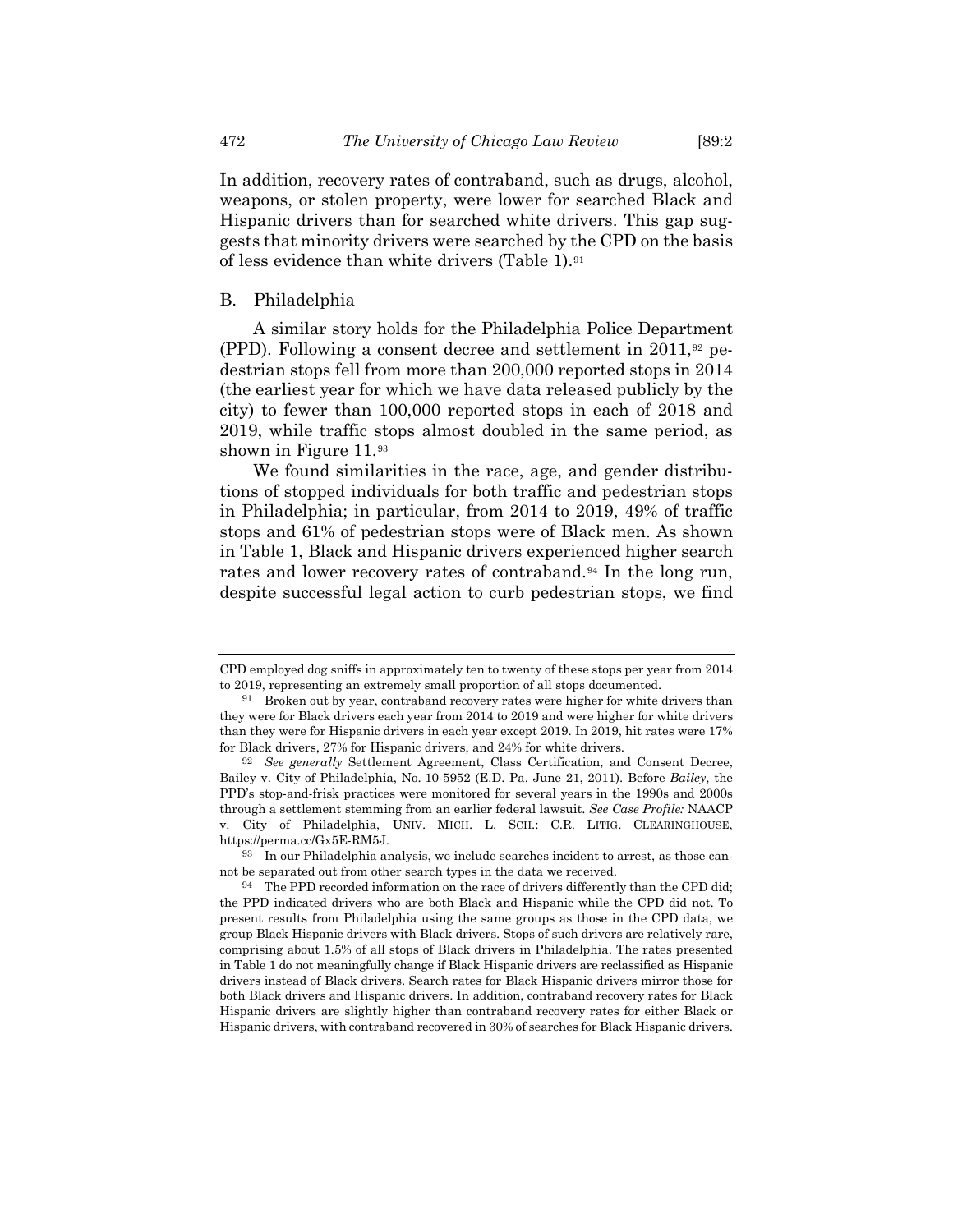minimal change in the number of combined pedestrian and traffic stops per capita for each race group (Figure 12).

FIGURE 11: YEARLY STOP COUNTS IN PHILADELPHIA, 2014–2019



FIGURE 12: RACIAL DISPARITIES IN STOPS IN PHILADELPHIA, 2014–2019

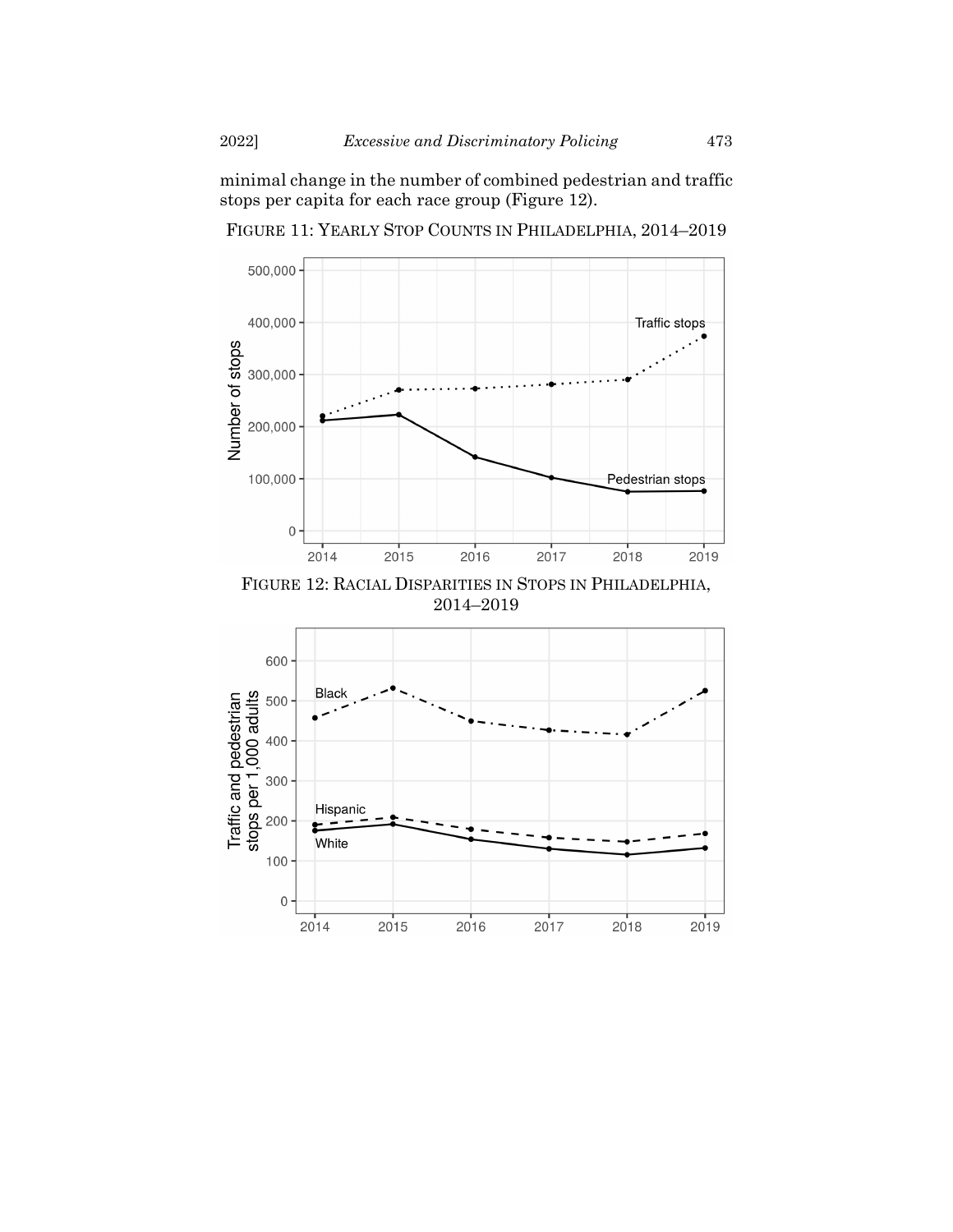|                 | Chicago |           |                 | Philadelphia |           |          |
|-----------------|---------|-----------|-----------------|--------------|-----------|----------|
|                 | White   | Black     | <b>Hispanic</b> | White        | Black     | Hispanic |
| <b>Stops</b>    | 261,643 | 1,036,913 | 375,041         | 320,120      | 1,215,108 | 160,189  |
| <b>Searches</b> | 1,676   | 16,029    | 9,439           | 10,615       | 66,769    | 9,283    |
| $CR*$           | 457     | 2,663     | 1,841           | 3,598        | 16,008    | 2,137    |
| Search          |         |           |                 |              |           |          |
| Rate            | 0.6%    | 1.5%      | 2.5%            | 3.3%         | 5.5%      | 5.8%     |
| $CRR**$         | 27%     | 17%       | 20%             | 34%          | 24%       | 23%      |

# TABLE 1: SEARCH RATES AND CONTRABAND RECOVERY RATES BY RACE IN CHICAGO AND PHILADELPHIA, 2014–2019

\* Contraband Recovered

\*\* Contraband Recovery Rate

#### \* \* \*

The cumulative evidence from both Chicago and Philadelphia thus tell similar stories: traffic stops, intentionally or not, took on the role of stop-and-frisk in the face of pressure to curb the latter. The CPD's traffic stops—which became increasingly racially disparate, rarely resulted in the recovery of contraband, and, by 2019, were largely made on the basis of nonmoving violations came to function as a form of police coercion similar to stop-andfrisk. Similar data from Philadelphia suggest that this is not an isolated occurrence. The displacement of one form of coercion with another warrants further investigation in these and other cities. These examples illustrate the perils of overly narrow policy interventions and further underscore the need for holistic police reform.

#### **CONCLUSION**

Police departments have the data to evaluate both the efficacy of their tactics and the existence of unnecessary or racially disparate policy choices. We have demonstrated the potential both to identify tactics that have produced no social gain in terms of lower crime rates (as in Nashville and New York) and to isolate those policing measures for which it is possible to identify large quanta of surplus coercion being used against racial minorities (in New York and Chicago). The data also allow us to identify police efforts to circumvent legal interventions—as we see in both Chicago and Philadelphia. In an era in which the transformation of U.S. policing has seemed, at least briefly, in the cards, we conclude that the